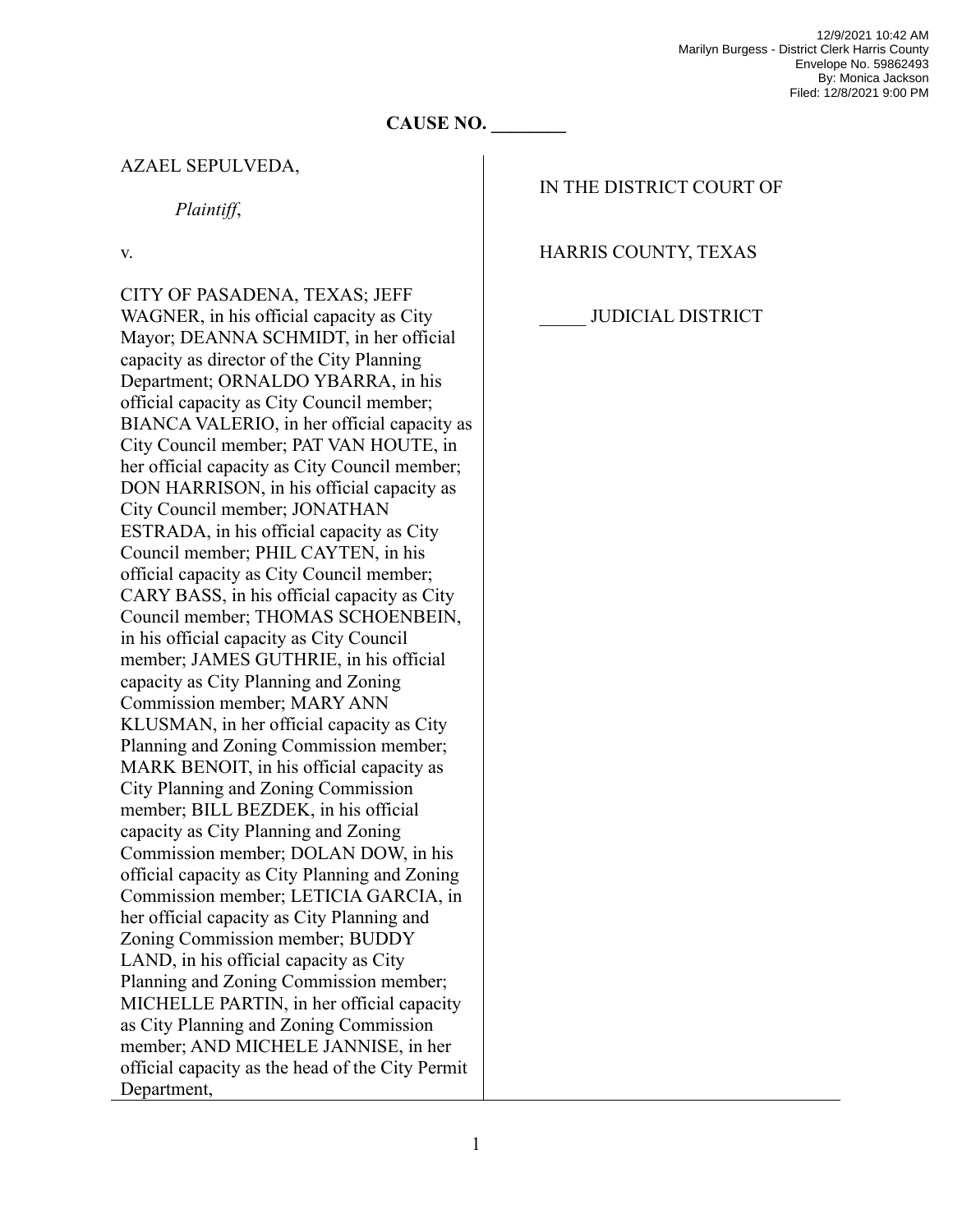## **PLAINTIFF'S VERIFIED ORIGINAL PETITION AND APPLICATION FOR TEMPORARY INJUNCTION, INJUNCTIVE RELIEF, AND DECLARATORY RELIEF AND IN THE ALTERNATIVE, REQUEST FOR WRIT OF MANDAMUS**

## TO THE HONORABLE JUDGE OF SAID COURT:

COMES NOW, Plaintiff Azael Sepulveda and files his Verified Original Petition and Application for Temporary Injunction, Injunctive Relief, and Declaratory Relief and in the Alternative, Request for Writ of Mandamus against Defendants City of Pasadena, Texas; Jeff Wagner, in his official capacity as City Mayor; Deanna Schmidt, in her official capacity as director of the City Planning Department; Ornaldo Ybarra, in his official capacity as City Council member; Bianca Valerio, in her official capacity as City Council member; Pat Van Houte, in her official capacity as City Council member; Don Harrison, in his official capacity as City Council member; Jonathan Estrada, in his official capacity as City Council member; Phil Cayten, in his official capacity as City Council member; Cary Bass, in his official capacity as City Council member; Thomas Schoenbein, in his official capacity as City Council member; James Guthrie, in his official capacity as City Planning and Zoning Commission member; Mary Ann Klusman, in her official capacity as City Planning and Zoning Commission member; Mark Benoit, in his official capacity as City Planning and Zoning Commission member; Bill Bezdek, in his official capacity as City Planning and Zoning Commission member; Dolan Dow, in his official capacity as City Planning and Zoning Commission member; Leticia Garcia, in her official capacity as City Planning and Zoning Commission member; Buddy Land, in his official capacity as City Planning and Zoning Commission member; Michelle Partin, in her official capacity as City Planning and Zoning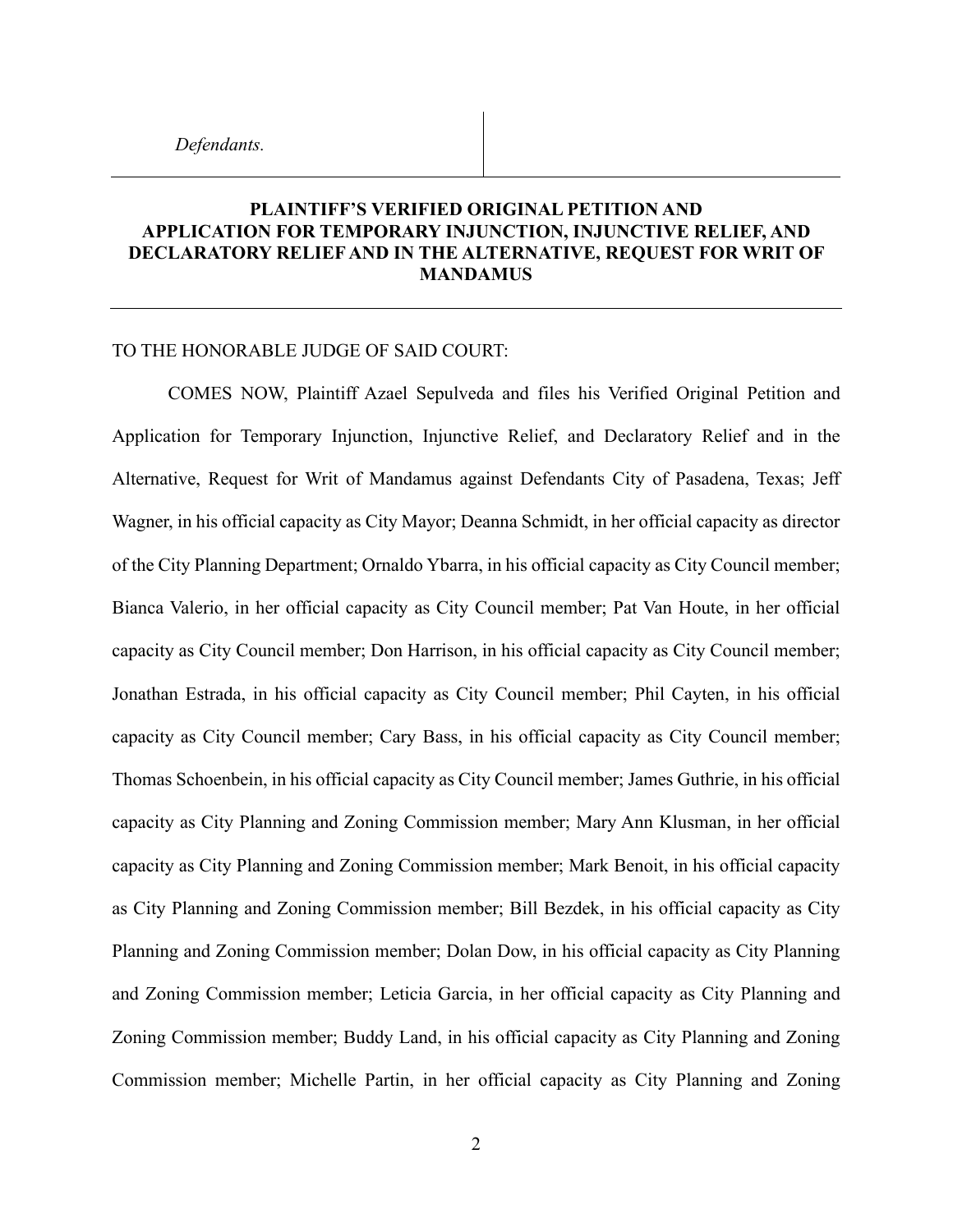Commission member; and Michele Jannise, in her official capacity as the head of the City Permit Department. Plaintiff would show the Court the following:

#### **I. INTRODUCTION**

1. This lawsuit challenges the constitutionality of the City of Pasadena, Texas's offstreet parking requirements that it imposes on businesses. Pasadena requires almost every business in the city to provide off-street parking before it can open. Pasadena's parking requirements are some of the strictest requirements in the state—if not the strictest—and have prevented multiple small businesses from being able to open their doors.

2. The latest casualty of the City's parking requirements is Plaintiff Azael Sepulveda and his auto repair business, Oz Mechanics. Azael first opened his business in a leased space in 2013. Recently, Azael decided to purchase a property so that he could be the owner of his own storefront instead of leasing. To make the purchase, Azael used all of his savings and put up his home as collateral for a loan. Yet the City will not let Azael open his new storefront unless he first provides 28 outdoor parking spaces for potential customers at the property.

3. Azael neither wants nor needs 28 parking spaces. Azael is the only worker in his small business, and the five parking spaces that already exist at the property—in addition to the four spaces for cars inside his shop—are more than enough for his needs. He does not want more than nine cars at his business at one time.

4. Moreover, Azael cannot afford to provide 28 parking spaces. Providing the extra parking would require Azael to pay about \$40,000 to install a second parking lot at his property which is almost half of what Azael paid for the property. Azael should not be forced to pay \$40,000 to install a second parking lot, just so that parking lot would sit vacant.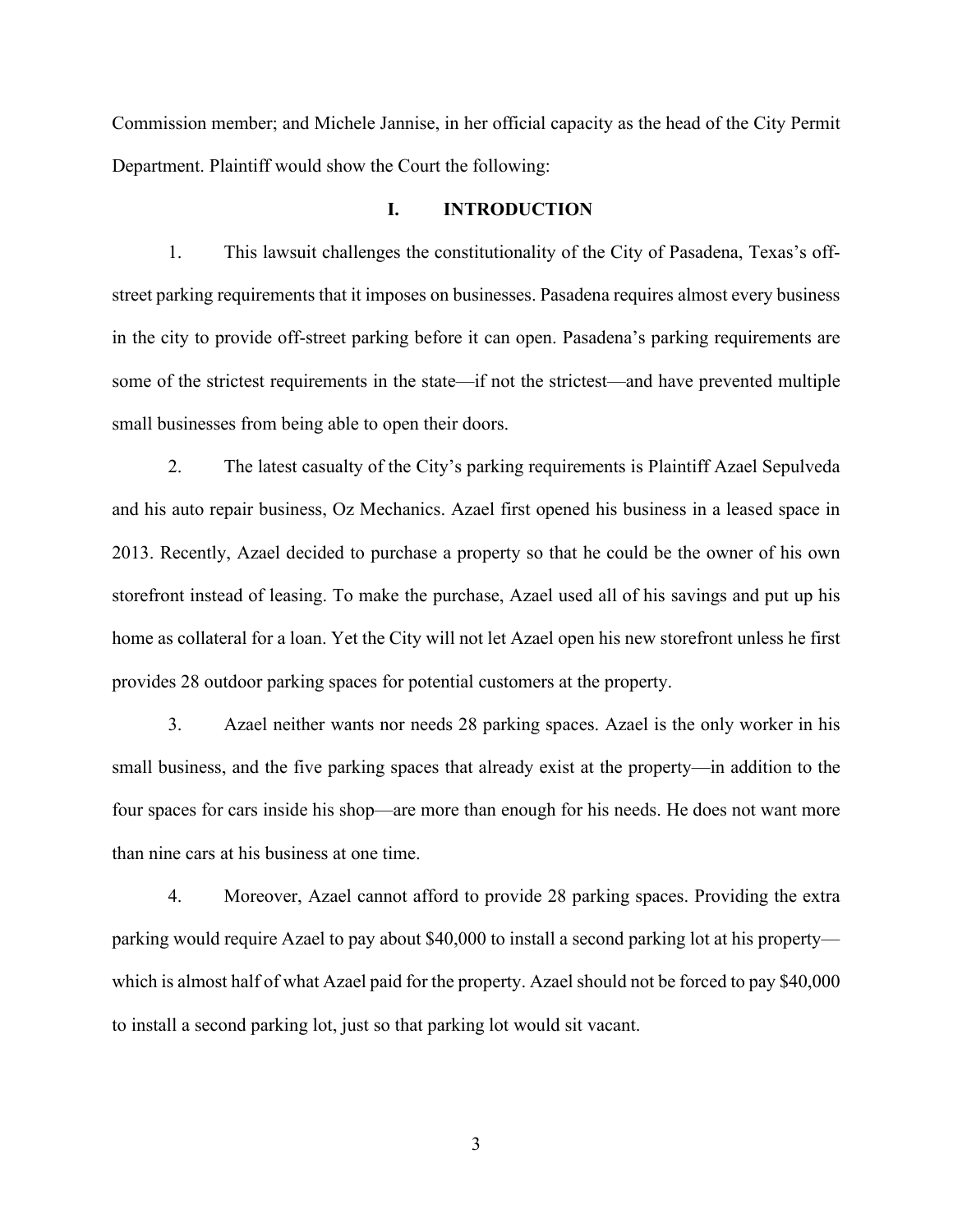5. When Azael talked to City officials to see if there was a way around this requirement, City officials told him he could submit a variance application. With the help of the undersigned pro bono attorneys, Azael put together an application and tried to submit it to the City on October 18, 2021.

6. The application argued that the City should grant Azael a variance. The application also argued that Azael's shop should be grandfathered under the code as a preexisting nonconforming use because the shop was previously used by an auto machine shop that operated since 1990 with the exact number of parking spots that exist today—five—without problems.

7. Inexplicably, however, the City refused to accept the application and the application fee, telling Azael he was ineligible for the variance and grandfathering. When Azael asked for an explanation in writing, the City refused to provide one.

8. The City also repeatedly refused to speak to Azael's attorneys or otherwise provide his attorneys an explanation for their refusal to accept Azael's application.

9. In the meantime, Azael is under extreme financial stress. He is forced to continue paying rent at his leased location to keep his business running, in addition to paying the monthly payments on the loan for his new storefront that the City will not let him open. Azael cannot afford to continue making both payments, and his business is in jeopardy.

10. Azael is not the only one who has been harmed by the City's burdensome and arbitrary parking requirements. Multiple other small businesses have been unable to open because of these requirements, including several businesses in the last year.

11. Meanwhile, the City seems to arbitrarily pick and choose what businesses should carry the biggest burden under its parking requirements. For instance, although the City requires auto repair shops—like Azael's shop—to provide many spaces before they can open, it imposes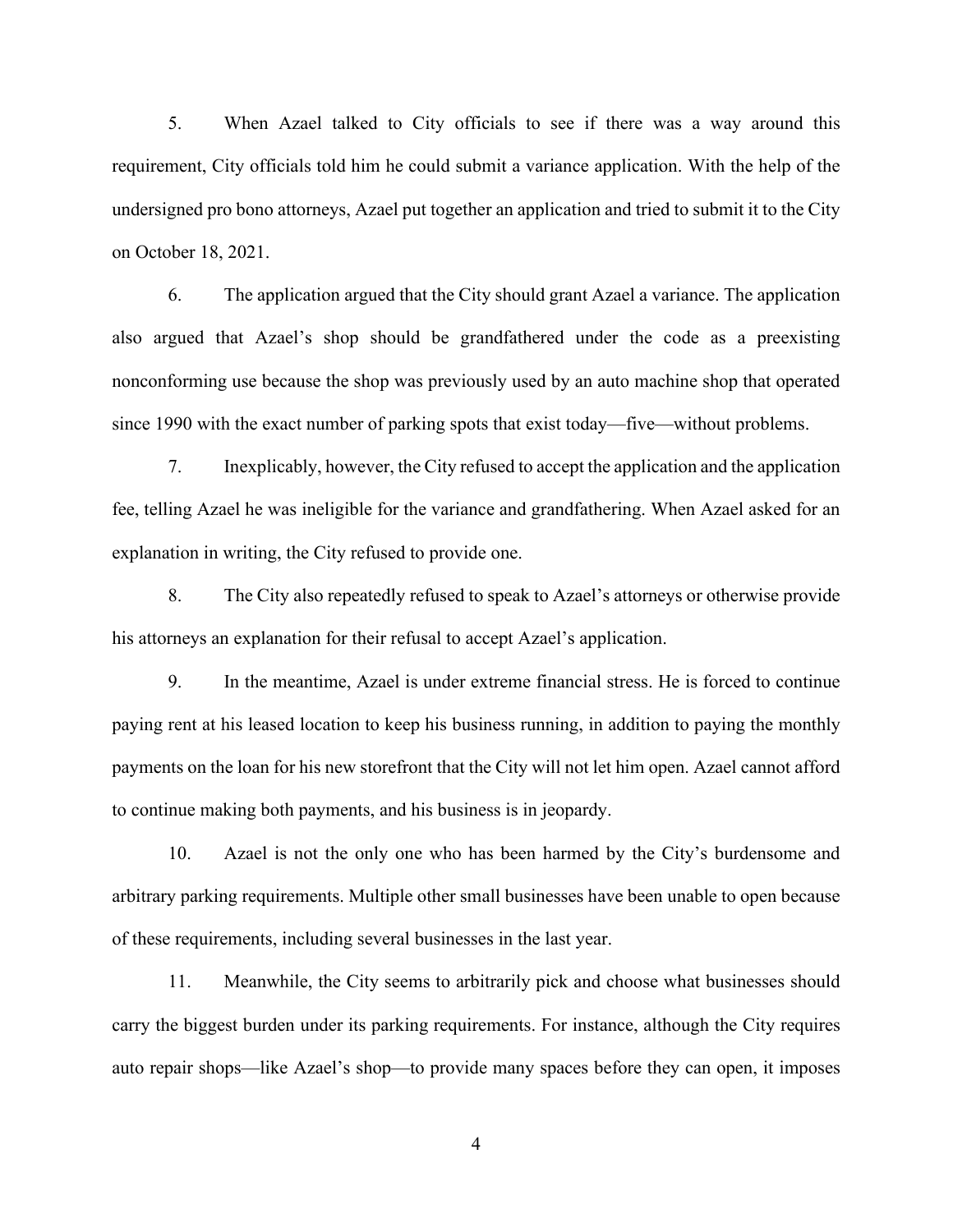much lesser requirements on other businesses—like car dealers, office spaces, gyms, and hotels even though they have greater parking needs than an auto repair shop.

12. Plaintiff alleges that the City's parking requirement for auto repair shops is unconstitutional, both as applied to him and on its face, under the due process provision of Article 1, § 19 of the Texas Constitution. As Plaintiff shows, the parking requirement violates the substantive due process provision because it infringes on his right to earn an honest living and lacks a "rational[] relat[ion] to a legitimate governmental interest." *See Patel v. Tex. Dep't of Licensing & Regul.*, 469 S.W.3d 69, 87 (Tex. 2015). And even if the ordinance arguably was rationally related to a legitimate government interest, it would still be unconstitutional, because the "actual, real-world effect" of the ordinance "as applied to" Azael "is so burdensome as to be oppressive in light of . . . the governmental interest." *Id.*

13. Plaintiff also alleges that the City's parking requirement for auto repair shops is unconstitutional under the equal protection provision of Article 1, § 3 of the Texas Constitution, both as applied to him and on its face. As Plaintiff shows, the parking requirement violates the equal protection provision because it imposes extremely burdensome parking requirements on auto repair shops while imposing much lesser requirements on similarly situated businesses, such as auto dealers, office spaces, gyms, and hotels.

14. Plaintiff Azael Sepulveda urges this Court to grant declaratory relief, injunctive relief, and nominal damages against the City's parking requirements for auto repair shops both as applied to Plaintiff and on their face under Article 1,  $\S$  19 and Article 1,  $\S$  3 of the Texas Constitution.

15. Plaintiff additionally argues that the City's treatment of Azael's application for a variance and grandfathering was unconstitutional under the procedural due process protections of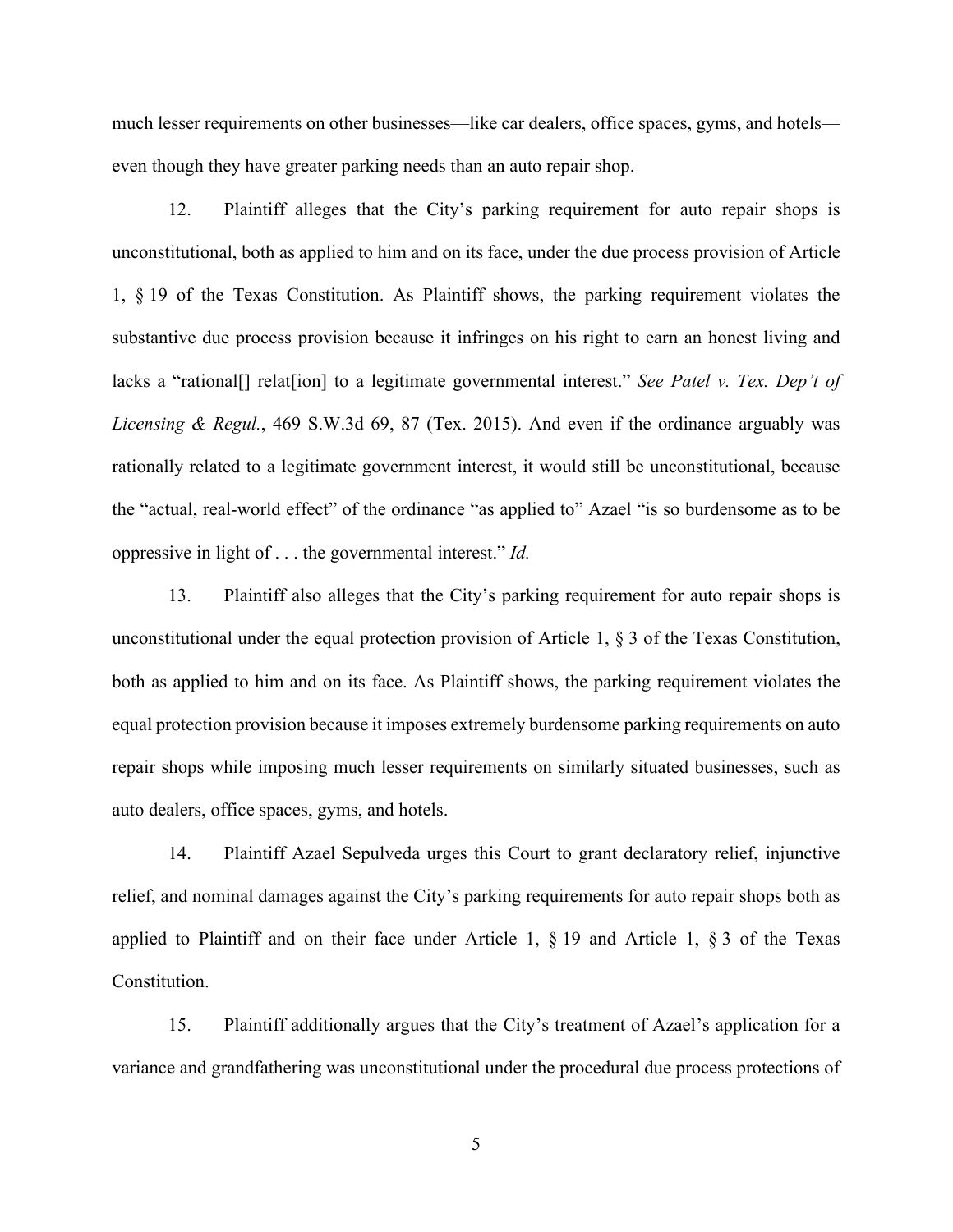Article 1, § 19 of the Texas Constitution. That is because the City gave Azael no notice or opportunity to be heard regarding his application, and even refused to communicate with Azael's attorneys or even put their decision on the application in writing. Thus, Plaintiff asks that the Court grant declaratory relief and nominal damages for Azael on his procedural due process claim.

16. In the alternative to immediately considering Plaintiff's constitutional claims, Plaintiff requests that this Court grant him mandamus relief. Specifically, Plaintiff requests that the Court order the City to consider his variance application (which includes both his request for a variance and his request to be grandfathered into the code as a preexisting nonconforming use) and issue a written decision regarding the application. If the Court grants this relief, Azael requests that the Court keep this case open so that he can continue to litigate his constitutional claims in the event his application is denied.

#### **II. JURISDICTION AND VENUE**

17. This Court has subject-matter jurisdiction based on the Texas Constitution and the Uniform Declaratory Judgments Act, Tex. Civ. Prac. & Rem. Code § 37.003, as well as under Tex. Gov't Code §§ 24.007(a) and 24.011 (giving district courts power to issue writs of mandamus).

18. Venue is proper in Harris County under Tex. Civ. Prac. & Rem. Code  $§ 15.002(a)(1)–(3).$ 

## **III. PARTIES**

#### *Named Plaintiff*

19. Azael Sepulveda is a resident of Pasadena, Texas, and the sole owner and employee of Oz Mechanics. Azael owns the subject property in his individual capacity and operates Oz Mechanics as a sole proprietorship.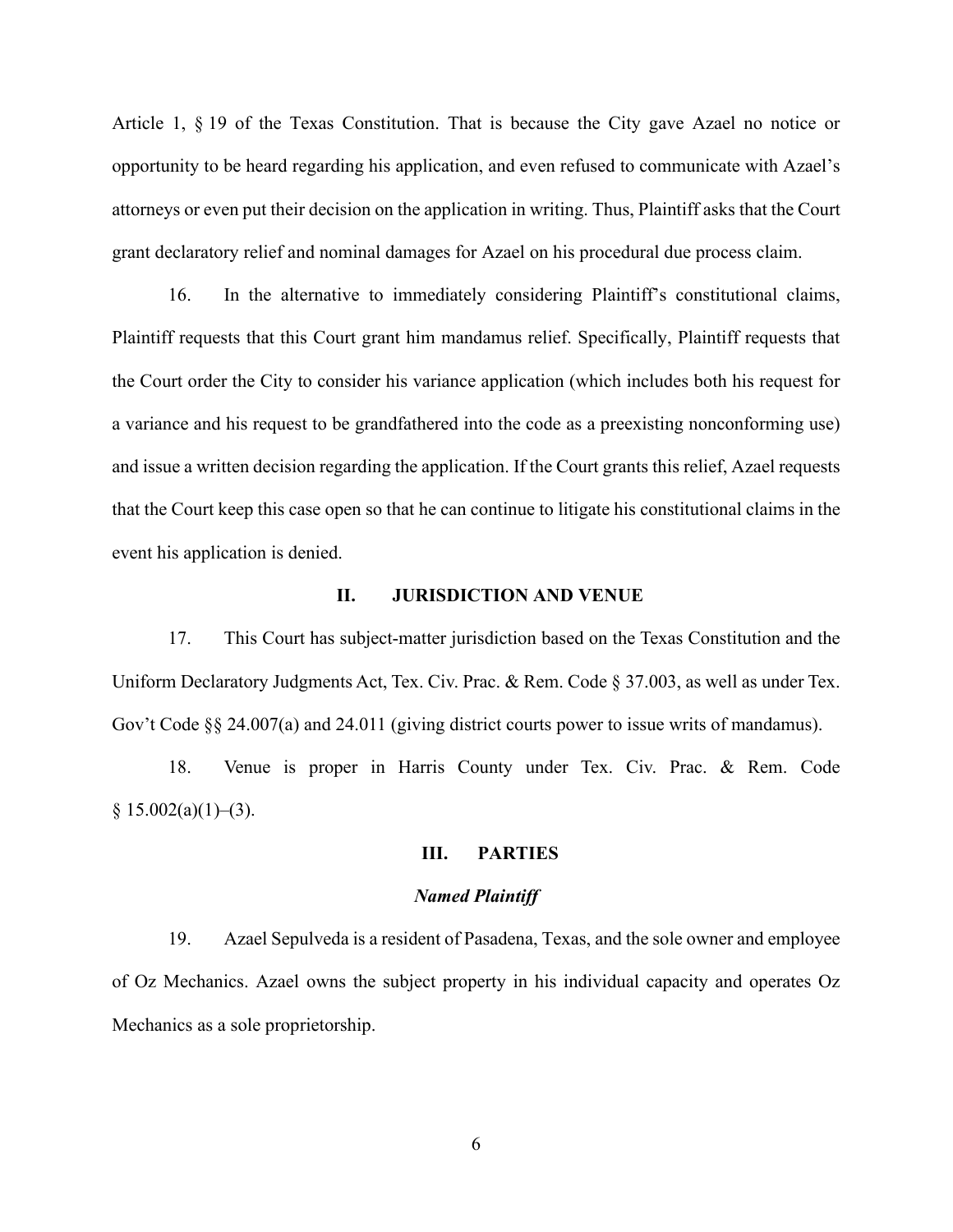#### *Defendants and Service of Process*

20. Defendant City of Pasadena is a home-rule city organized under the laws of Texas and incorporated in Harris County, Texas. Pursuant to Tex. Civ. Prac. & Rem. Code Section 17.024(b), the City may be served with citation through its Mayor, Jeff Wagner, or its Secretary, Linda Rorich, at the City's offices located at 1149 Ellsworth Drive, Pasadena, TX 77506.

21. Defendant Jeff Wagner is the mayor of the City of Pasadena. As Mayor, Mr. Wagner is the chief administrator and executive officer of the City and is responsible for the proper administration of City affairs. City of Pasadena Code of Ordinances (Hereinafter "City Code"), Charter, Article III, § 1. Mayor Wagner is sued in his official capacity.

22. Defendant Deanna Schmidt is the director of the City of Pasadena Planning Department. She is responsible for accepting variance applications regarding the City's parking requirements and is empowered to grant these variances with City Council's approval. *See* attached Exhibit 1; City Code § 9-79. She also shares authority with the Permit Department to determine if a property should be grandfathered as a preexisting nonconforming use. She is sued in her official capacity.

23. Defendant Ornaldo Ybarra is a member of the Pasadena City Council, the legislative body of the City. The City Council exercises final authority about whether to adopt and amend city ordinances and whether to grant a variance from the provisions of the city ordinances, including the City's parking requirements. City Code, Charter, Article II, § 10; § 9-79. Mr. Ybarra is sued in his official capacity. He may be served with process at his place of business, Pasadena City Hall, 1149 Ellsworth Drive, Pasadena, TX 77506, or wherever else he may be found.

24. Defendant Bianca Valerio is a member of the Pasadena City Council, the legislative body of the City. The City Council exercises final authority about whether to adopt or amend city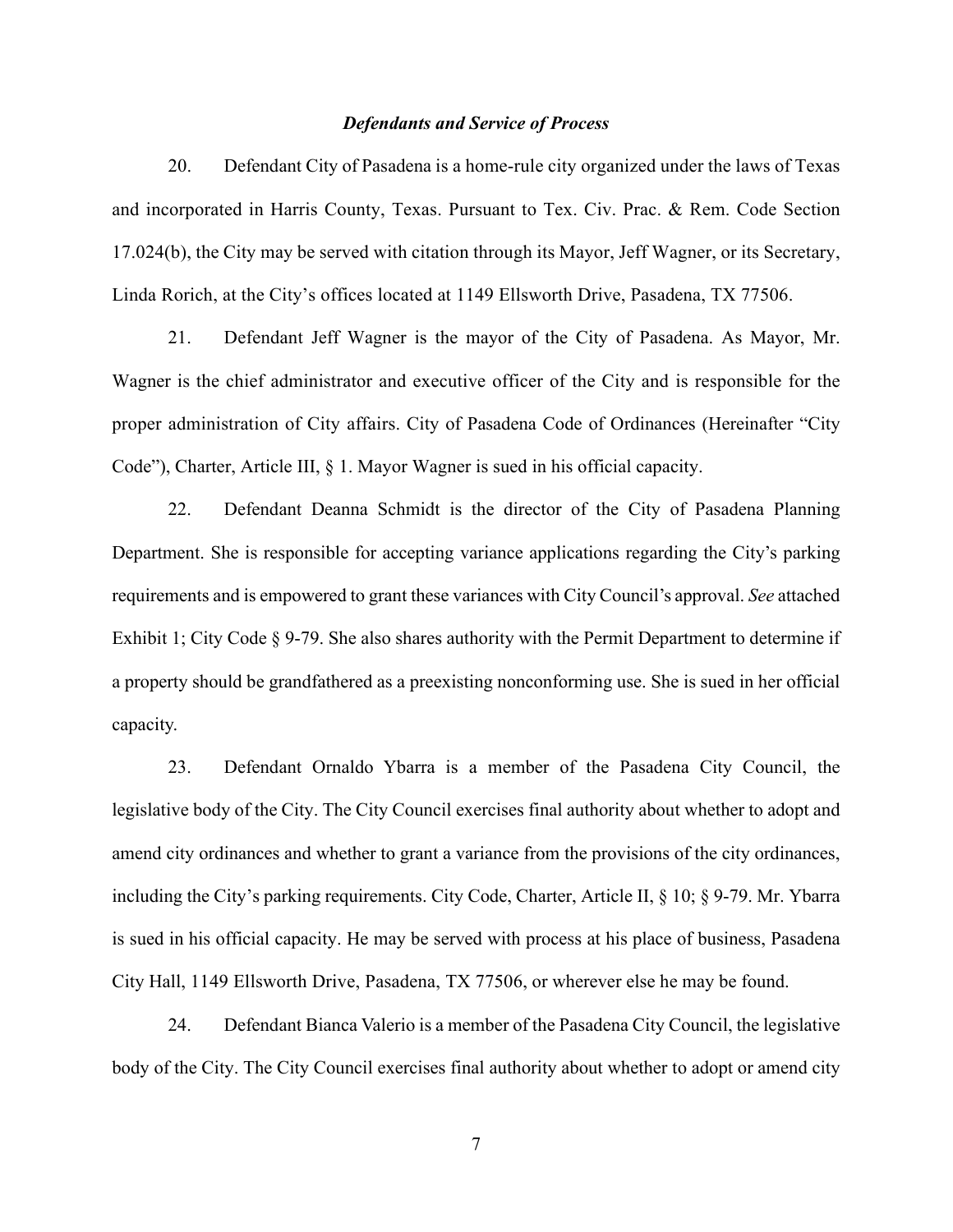ordinances and whether to grant a variance from the provisions of the city ordinances, including the City's parking requirements. City Code, Charter, Article II, § 10; § 9-79. Ms. Valerio is sued in her official capacity. She may be served with process at her place of business, Pasadena City Hall, 1149 Ellsworth Drive, Pasadena, TX 77506, or wherever else she may be found.

25. Defendant Pat Van Houte is a member of the Pasadena City Council, the legislative body of the City. The City Council exercises final authority about whether to adopt or amend city ordinances and whether to grant a variance from the provisions of the city ordinances, including the City's parking requirements. City Code, Charter, Article II, § 10; § 9-79. Ms. Van Houte is sued in his official capacity. She may be served with process at his place of business, Pasadena City Hall, 1149 Ellsworth Drive, Pasadena, TX 77506, or wherever else he may be found.

26. Defendant Don Harrison is a member of the Pasadena City Council, the legislative body of the City. The City Council exercises final authority about whether to adopt or amend city ordinances and whether to grant a variance from the provisions of the city ordinances, including the City's parking requirements. City Code, Charter, Article II, § 10; § 9-79. Mr. Harrison is sued in his official capacity. He may be served with process at his place of business, Pasadena City Hall, 1149 Ellsworth Drive, Pasadena, TX 77506, or wherever else he may be found.

27. Defendant Jonathan Estrada is a member of the Pasadena City Council, the legislative body of the City. The City Council exercises final authority about whether to adopt or amend city ordinances and whether to grant a variance from the provisions of the city ordinances, including the City's parking requirements. City Code, Charter, Article II, § 10; § 9-79. Mr. Estrada is sued in his official capacity. He may be served with process at his place of business, Pasadena City Hall, 1149 Ellsworth Drive, Pasadena, TX 77506, or wherever else he may be found.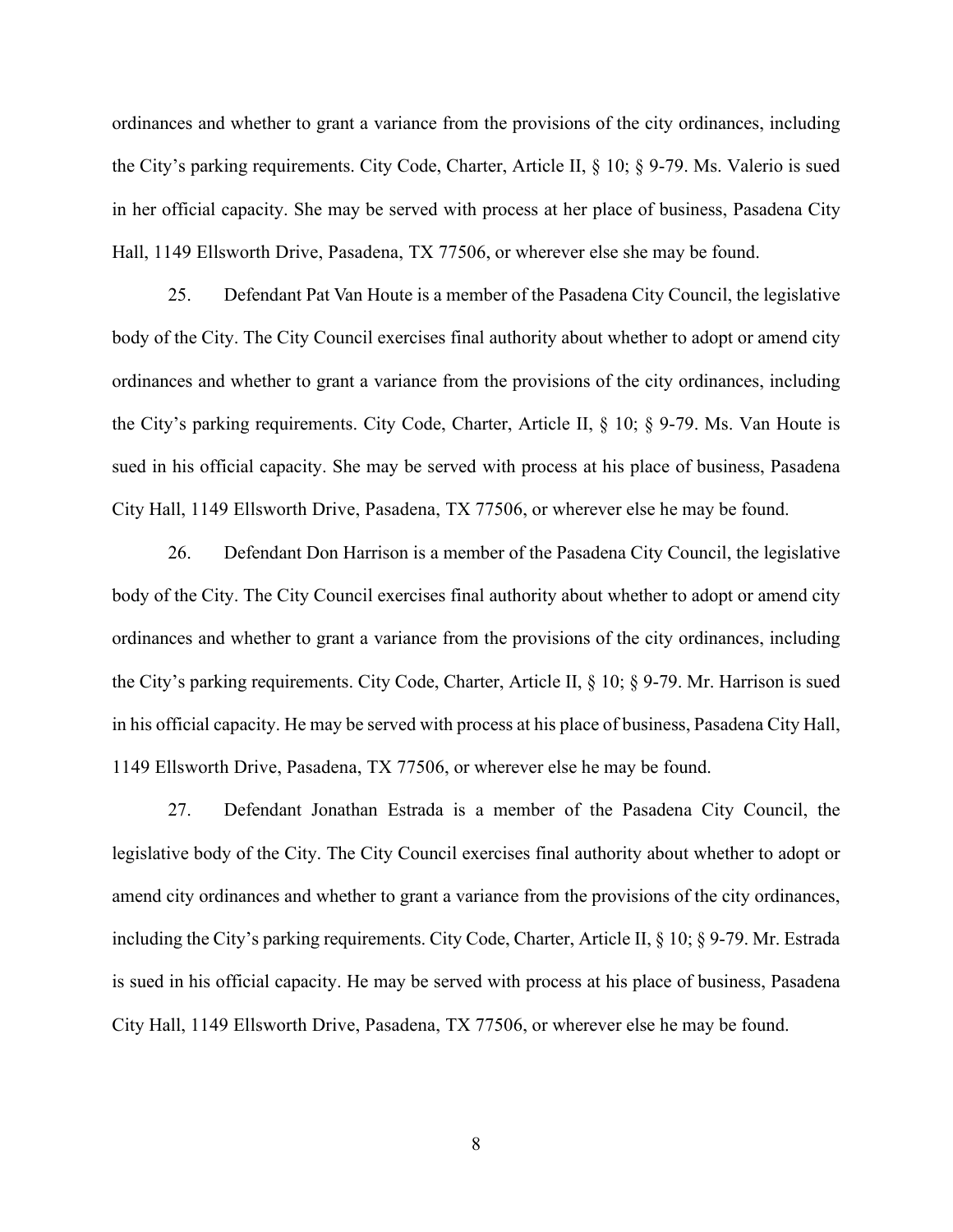28. Defendant Phil Cayten is a member of the Pasadena City Council, the legislative body of the City. The City Council exercises final authority about whether to adopt or amend city ordinances and whether to grant a variance from the provisions of the city ordinances, including the City's parking requirements. City Code, Charter, Article II, § 10; § 9-79. Mr. Cayten is sued in his official capacity. He may be served with process at his place of business, Pasadena City Hall, 1149 Ellsworth Drive, Pasadena, TX 77506, or wherever else he may be found.

29. Defendant Cary Bass is a member of the Pasadena City Council, the legislative body of the City. The City Council exercises final authority about whether to adopt or amend city ordinances and whether to grant a variance from the provisions of the city ordinances, including the City's parking requirements. City Code, Charter, Article II, § 10; § 9-79. Mr. Bass is sued in his official capacity. He may be served with process at his place of business, Pasadena City Hall, 1149 Ellsworth Drive, Pasadena, TX 77506, or wherever else he may be found.

30. Defendant Thomas Schoenbein is a member of the Pasadena City Council, the legislative body of the City. The City Council exercises final authority about whether to adopt or amend city ordinances and whether to grant a variance from the provisions of the city ordinances, including the City's parking requirements. City Code, Charter, Article II, § 10; § 9-79. Mr. Schoenbein is sued in his official capacity. He may be served with process at his place of business, Pasadena City Hall, 1149 Ellsworth Drive, Pasadena, TX 77506, or wherever else he may be found.

31. Defendant James Guthrie is a member of the Pasadena Planning and Zoning Commission, a city body whose members are appointed by the mayor and confirmed by City Council. City Code  $\S 28-33$ . The Commission is responsible for reviewing variance applications and making recommendations on these applications for City Council. *See* Exhibit 1; *see also* City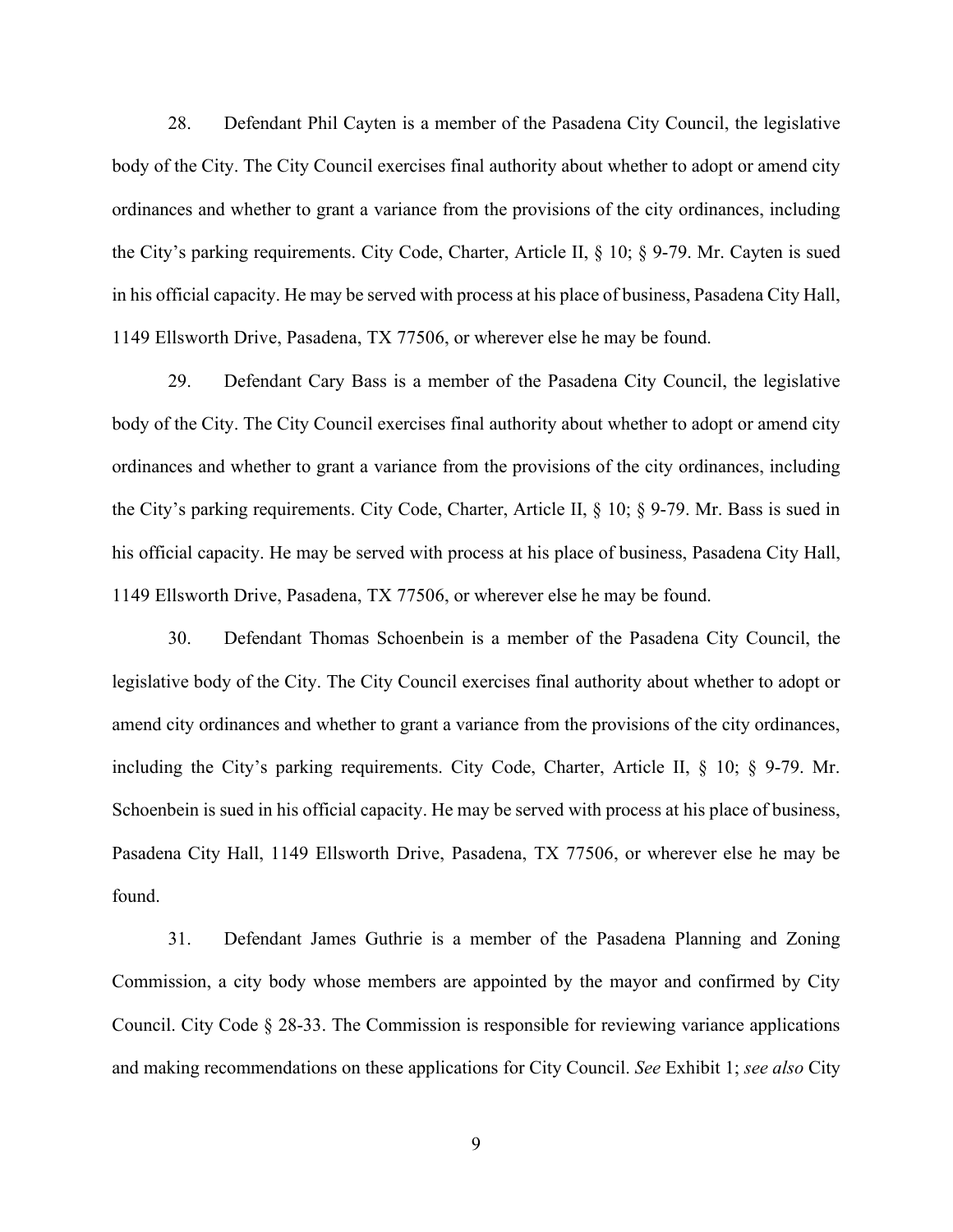Code § 28-41. Mr. Guthrie is sued in his official capacity. He may be served with process at his place of business, Pasadena City Hall, 1149 Ellsworth Drive, Pasadena, TX 77506, or wherever else he may be found.

32. Defendant Mary Ann Klusman is a member of the Pasadena Planning and Zoning Commission, a city body whose members are appointed by the mayor and confirmed by City Council. City Code § 28-33. The Commission is responsible for reviewing variance applications and making recommendations on these applications for City Council. *See* Exhibit 1; *see also* City Code § 28-41. Ms. Klusman is sued in her official capacity. She may be served with process at his place of business, Pasadena City Hall, 1149 Ellsworth Drive, Pasadena, TX 77506, or wherever else she may be found.

33. Defendant Mark Benoit is a member of the Pasadena Planning and Zoning Commission, a city body whose members are appointed by the mayor and confirmed by City Council. City Code § 28-33. The Commission is responsible for reviewing variance applications and making recommendations on these applications for City Council. *See* Exhibit 1; *see also* City Code § 28-41. Mr. Benoit is sued in his official capacity. He may be served with process at his place of business, Pasadena City Hall, 1149 Ellsworth Drive, Pasadena, TX 77506, or wherever else he may be found.

34. Defendant Bill Bezdek is a member of the Pasadena Planning and Zoning Commission, a city body whose members are appointed by the mayor and confirmed by City Council. City Code § 28-33. The Commission is responsible for reviewing variance applications and making recommendations on these applications for City Council. *See* Exhibit 1; *see also* City Code § 28-41. Mr. Bezdek is sued in his official capacity. He may be served with process at his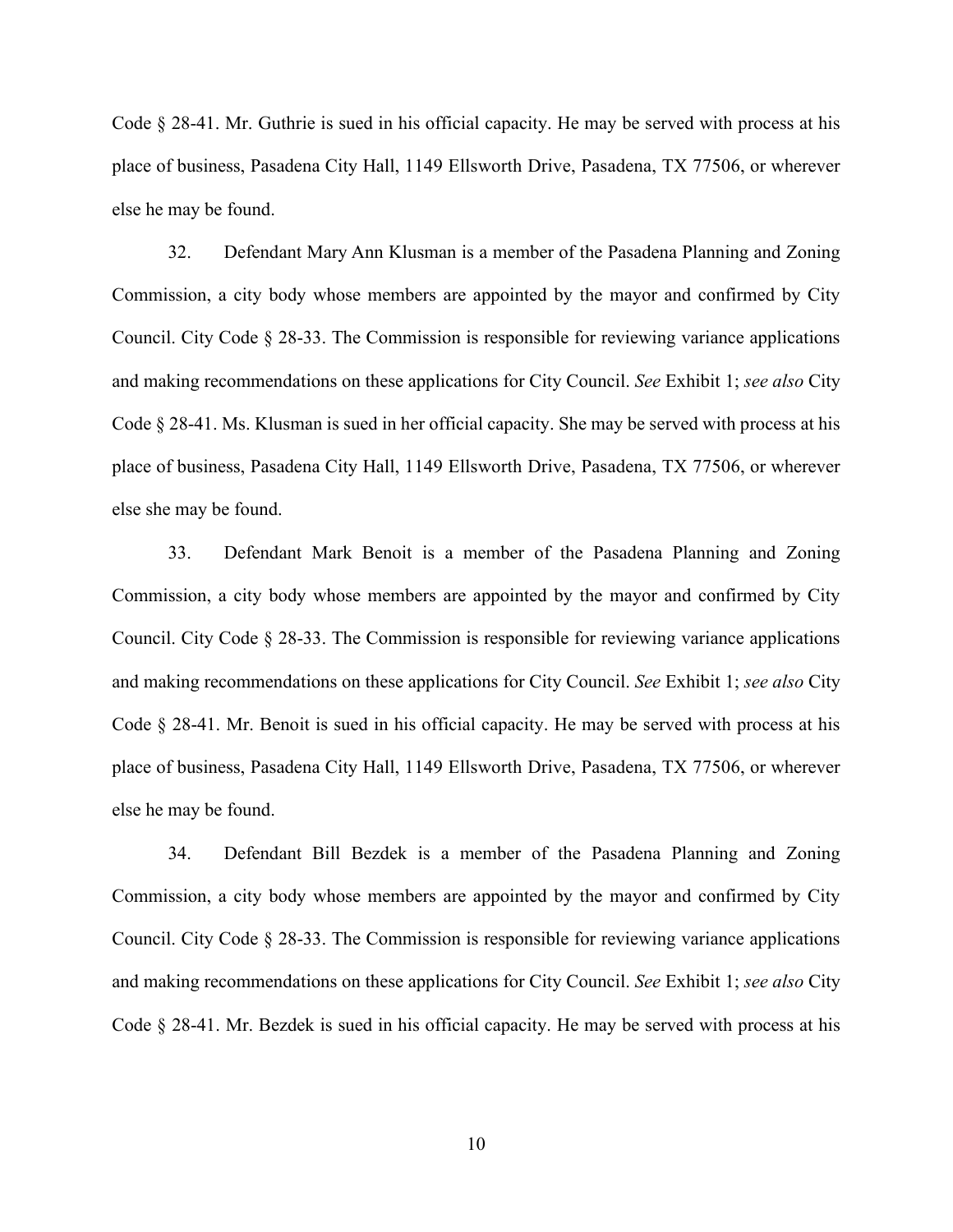place of business, Pasadena City Hall, 1149 Ellsworth Drive, Pasadena, TX 77506, or wherever else he may be found.

35. Defendant Dolan Dow is a member of the Pasadena Planning and Zoning Commission, a city body whose members are appointed by the mayor and confirmed by City Council. City Code  $\S 28-33$ . The Commission is responsible for reviewing variance applications and making recommendations on these applications for City Council. *See* Exhibit 1; *see also* City Code § 28-41. Mr. Dow is sued in his official capacity. He may be served with process at his place of business, Pasadena City Hall, 1149 Ellsworth Drive, Pasadena, TX 77506, or wherever else he may be found.

36. Defendant Leticia Garcia is a member of the Pasadena Planning and Zoning Commission, a city body whose members are appointed by the mayor and confirmed by City Council. City Code  $\S 28-33$ . The Commission is responsible for reviewing variance applications and making recommendations on these applications for City Council. *See* Exhibit 1; *see also* City Code § 28-41. Ms. Garcia is sued in her official capacity. She may be served with process at his place of business, Pasadena City Hall, 1149 Ellsworth Drive, Pasadena, TX 77506, or wherever else she may be found.

37. Defendant Buddy Land is a member of the Pasadena Planning and Zoning Commission, a city body whose members are appointed by the mayor and confirmed by City Council. City Code  $\S 28-33$ . The Commission is responsible for reviewing variance applications and making recommendations on these applications for City Council. *See* Exhibit 1; *see also* City Code § 28-41. Mr. Land is sued in his official capacity. He may be served with process at his place of business, Pasadena City Hall, 1149 Ellsworth Drive, Pasadena, TX 77506, or wherever else he may be found.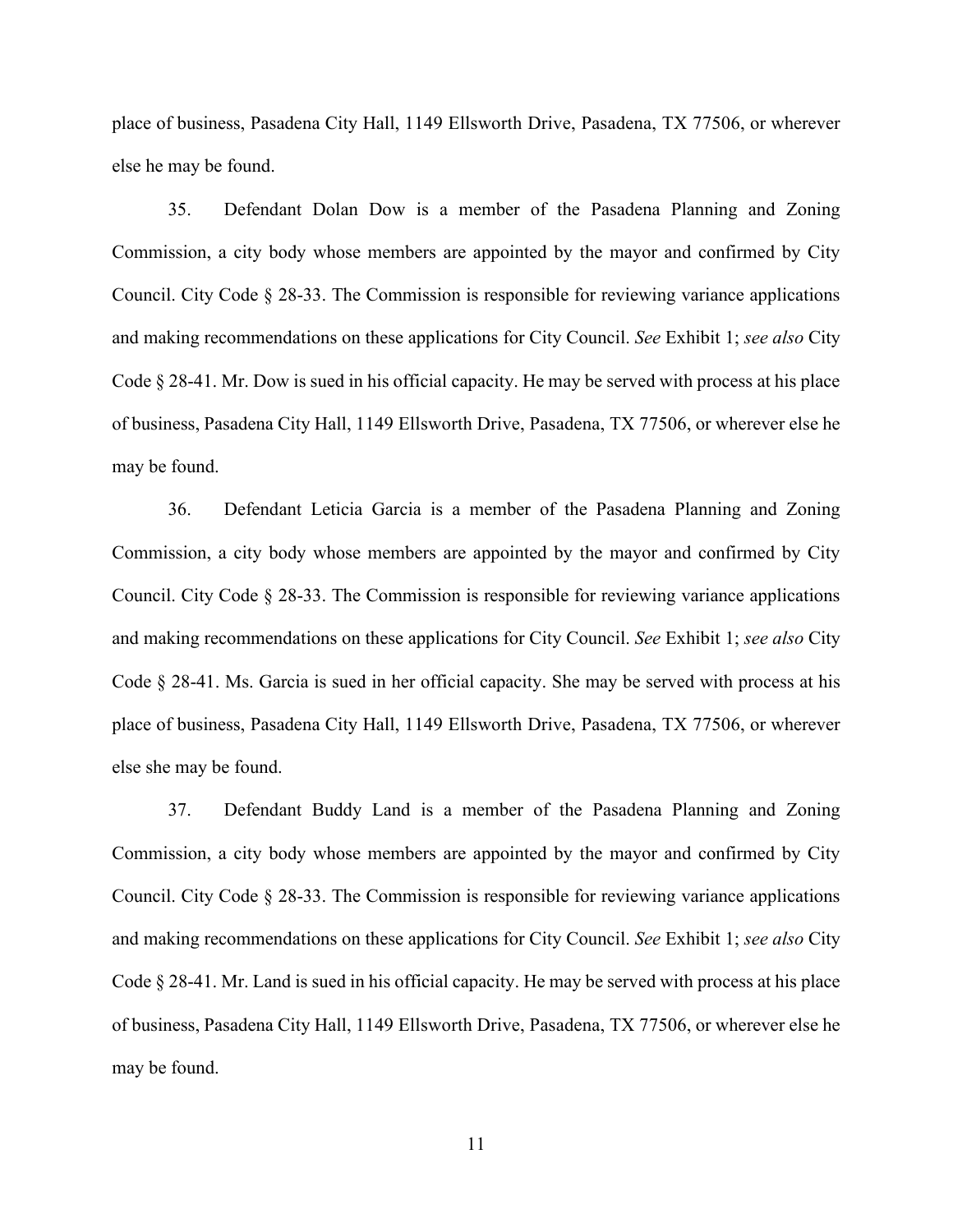38. Defendant Michelle Partin is a member of the Pasadena Planning and Zoning Commission, a city body whose members are appointed by the mayor and confirmed by City Council. City Code § 28-33. The Commission is responsible for reviewing variance applications and making recommendations on these applications for City Council. *See* Exhibit 1; *see also* City Code § 28-41. Ms. Partin is sued in her official capacity. She may be served with process at his place of business, Pasadena City Hall, 1149 Ellsworth Drive, Pasadena, TX 77506, or wherever else she may be found.

39. Defendant Michele Jannise is the head of the City of Pasadena Permit Department, which is in charge of issuing permits and licenses, including certificates of occupancy for small businesses. City Code § 9-60(3)(a)(20). The Department also shares authority with the Defendant Planning Department to determine if a property should be grandfathered as a preexisting nonconforming use. *See, e.g.*, *id*.

## **IV. DISCOVERY CONTROL PLAN**

40. Plaintiff intends to conduct Level 2 discovery under Rule 190.3 of the Texas Rules of Civil Procedure.

#### **V. FACTUAL ALLEGATIONS**

41. Azael is 34 years old and is an immigrant from Mexico. He is a U.S. citizen.

42. Azael has lived in Pasadena for 31 years. He feels pride in his city and is happy to be part of its community. He volunteered as a firefighter for the Pasadena Fire Department for three years.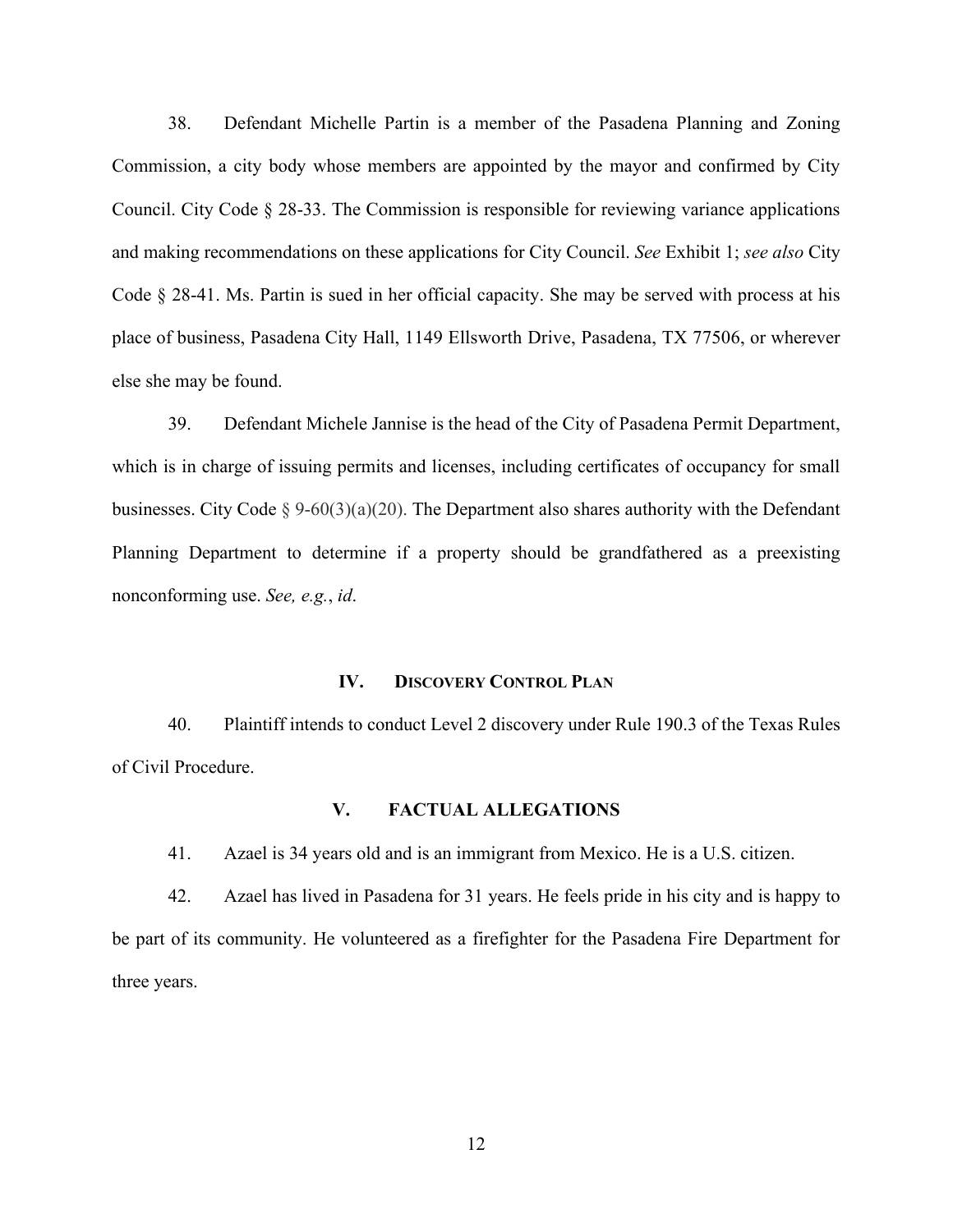43. Azael loves everything to do with cars. At 25 years old, he opened Oz Mechanics in Pasadena. Since then, he has built an excellent reputation. For example, he has 72 5-star reviews on Google Reviews.

44. Azael leases his current space at 2713 Almendares Ave, Pasadena. But now that Azael and his wife are expecting their first child, Azael wanted to expand his business by buying his own storefront instead of leasing.

45. Azael purchased a storefront at 1615 Main Street, Pasadena in July 2021. It is commonly known as 1615 Shaver Street. Azael used all of his savings to purchase the property. He also put his house up as collateral to get a personal loan to pay the rest of the sales price.

46. The storefront is in an industrial looking area with other auto shops nearby.

47. The storefront was previously used as an auto machine shop by Houston Engine and Balancing Service, and so Azael believed it would only need a few minor modifications. Houston Engine and Balancing Service's website, with a description of the scope of its business, is available here: [http://www.houstonengine.com/services.htm.](http://www.houstonengine.com/services.htm)

48. Houston Engine and Balancing Service operated since 1990 with a parking lot with five parking spaces. It never had any problems or complaints with having only five parking spaces. It also has room for four additional cars inside the shop in its service bays. These spaces are more than enough for Azael's business.

49. For instance, Azael measured parking at his current leased location over a threeweek period from September 13 to October 6, 2021. During this time, Azael averaged less than two cars parked outside his current leased location per day (not including his own car). (Attached as Exhibit 2.) This is despite the fact that Azael's leased location has room for only two cars inside the shop.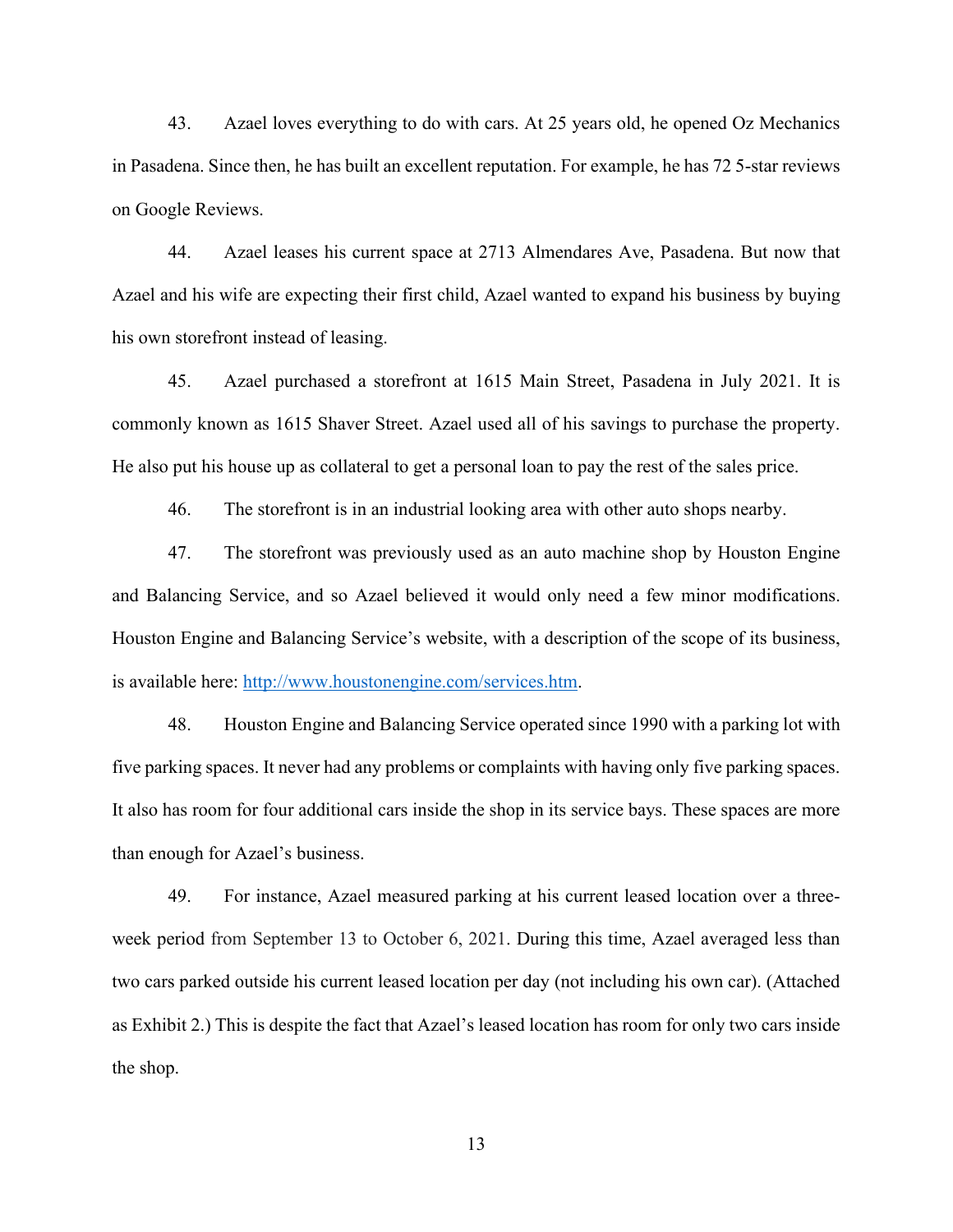50. Azael does not expect to have more customers at his new storefront than he has at his leased location.

51. Thus, the new storefront's five outdoor parking spaces and four indoor parking spaces are more than enough for Azael's needs. It never occurred to Azael that the City might disagree.

## **The City's Parking Requirements**

52. The City's Code has parking requirements for almost every type of business. City Code  $\S$  9-7, Ex. A (attached as Exhibit 3).<sup>[1](#page-13-0)</sup> These parking requirements are based on the type of business and are usually also based on the business's "G.F.A.," which is the gross floor area of the inside of the business's building.

53. Complying with these parking requirements is necessary for a business to secure a certificate of occupancy from the City. City Code  $\S 9-7(b)$ . In other words, the City Code does not allow a new business to open unless it complies with the parking requirements or unless it gets a variance from these requirements.

54. Parking requirements are increasingly going out of favor nationwide, with many cities—including multiple cities in Texas—abolishing them in whole or in part. There is a growing view among city planners and economists that parking requirements cause more harm than good, as they are extremely expensive for businesses to satisfy, often leave prime real estate empty, and deprive cities of green space.

<span id="page-13-0"></span><sup>&</sup>lt;sup>1</sup> This attachment is also available from the City at  $\frac{https://www.pasadenatx.gov/DocumentCe}{https://www.pasadenatx.gov/DocumentCe}$ [nter/View/472/Off-Street-Parking-Ordinance-PDF.](https://www.pasadenatx.gov/DocumentCenter/View/472/Off-Street-Parking-Ordinance-PDF)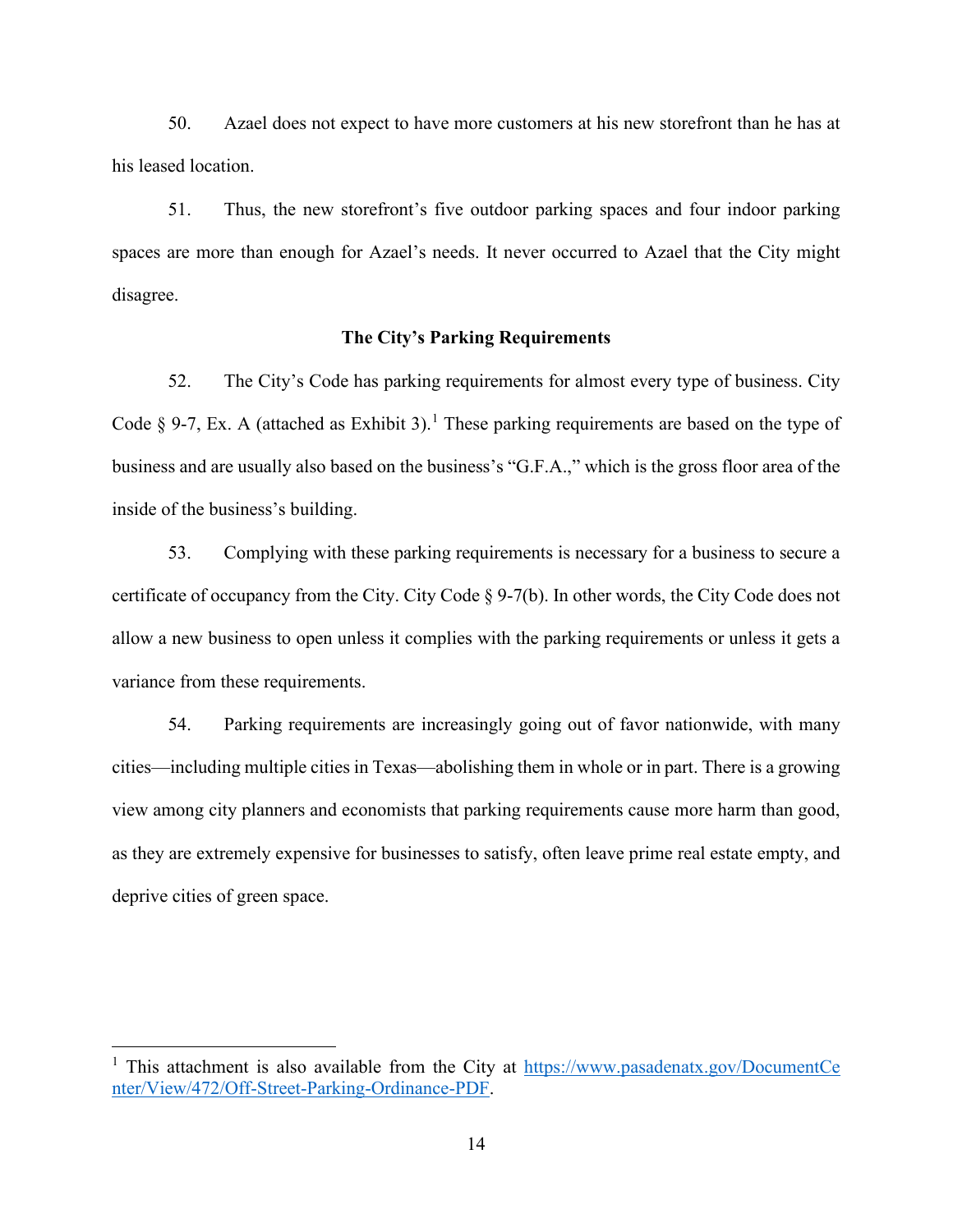55. Yet instead of scaling back or eliminating its parking requirements, Pasadena increased some of its parking requirements in January 2021. One type of business subject to the increased parking requirements is "auto repair establishments."

56. Under the new ordinance, an "auto repair establishment" needs "ten (10) spaces per one thousand (1,000) square feet of G.F.A." City Code § 9-7, Ex. A (Exhibit 3, p. 10). This is twice what it used to be before the January change. Before the change, auto repair shops needed five spaces per 1,000 G.F.A.

57. The new ordinance's parking requirements for auto repair establishments (also known as "auto repair shops") far exceed the parking requirements for auto repair shops in the top five most populous cities in Texas: Houston, San Antonio, Dallas, Austin, and Fort Worth. Houston Code of Ordinances  $\S$  26-492, 26-471(b)(6) (requiring 5 spaces per 1,000 sq. ft., except in areas of the city with no parking requirements, such as the central business downtown area and portions of east downtown and Midtown); Dallas City Code § 51A-4.202(14) (2 spaces per 1,000 sq. ft., with a minimum of 5 spaces); Austin City Code  $\S 25-6-591(B)$  & Ch. 25-6, Appx. A (3.6) spaces per 1,000 sq. ft., except in areas of the city with no parking requirements, such as the central business district, downtown mixed-use zoning district, and two other districts); San Antonio Unified Development Code  $\S 35-526 \&$  table 526-3b (2 spaces per 1,000 sq. ft., plus two additional spaces for each service bay, except in areas of the city with no parking requirements, such as downtown); Fort Worth Code of Ordinances  $\S 6.201(b)$  (no minimum if not in or near residential zone; otherwise, 4 spaces per 1,000 sq. ft.).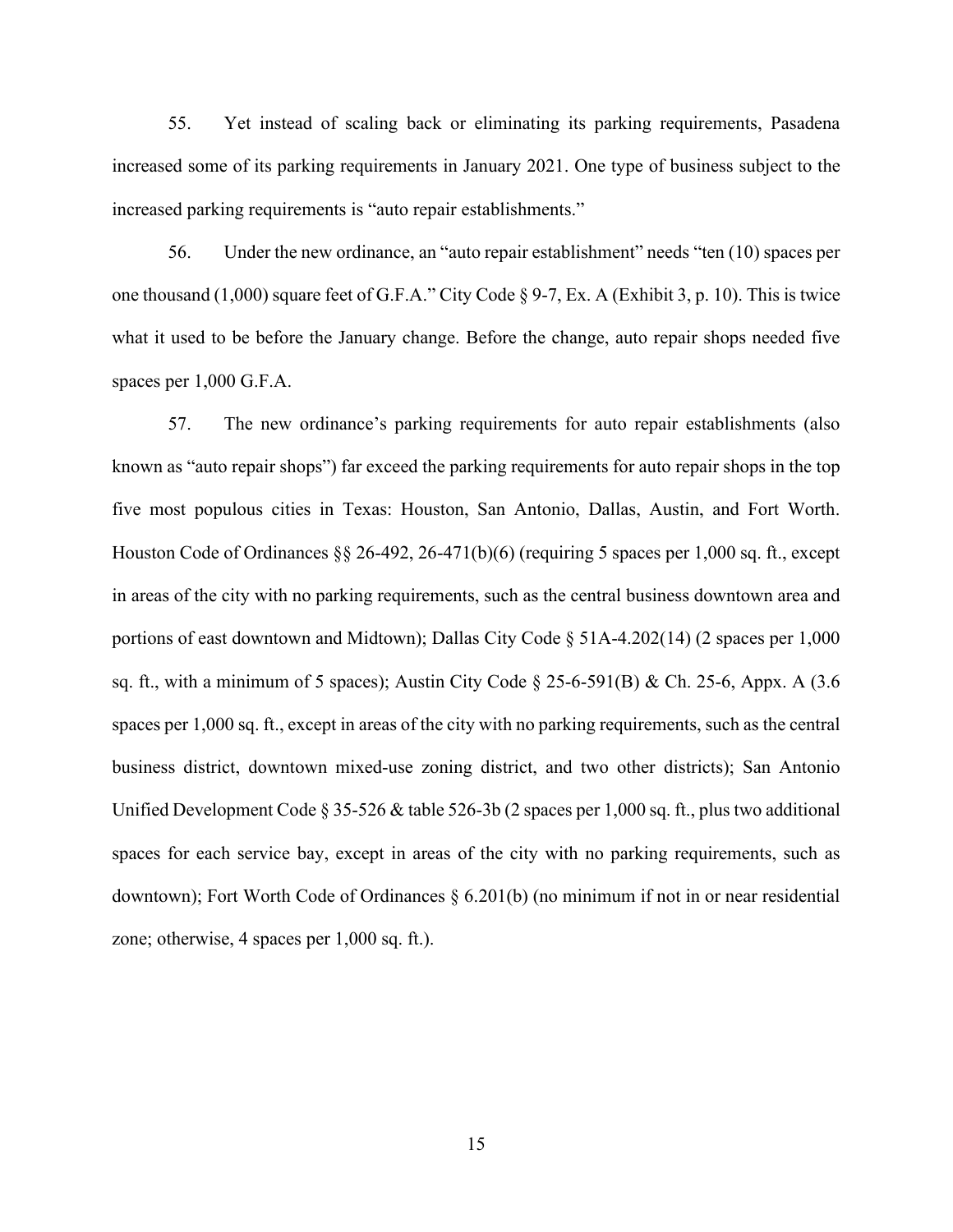58. The new ordinance's parking requirements also far exceed those in all Texas cities with comparably sized populations to Pasadena's, such as Amarillo, Grand Prairie, McKinney, Brownsville, Mesquite, Killeen, McAllen, Denton, and Waco.<sup>[2](#page-15-0)</sup>

59. The new ordinance's parking requirements for auto repair shops are among the strictest—if not *the* strictest—in the state.

60. Oz Mechanics is an auto repair establishment under the code. Oz Mechanics' would-be storefront at 1615 Main Street has about 2,760 square feet.

61. As a result, the City has told Azael that he is required to have 28 total outdoor parking spaces before he can open Oz Mechanics at 1615 Main Street.

62. Azael had no idea about these parking requirements when he purchased his property.

63. In fact, while the City has made most aspects of its building code available in full on the Municode website,<sup>[3](#page-15-1)</sup> the city's parking requirements for specific businesses (including autorepair shops) are not included there.

<span id="page-15-0"></span><sup>&</sup>lt;sup>2</sup> Amarillo Municipal Code  $\S$  4-10-211 ("One (1) space per each five hundred (500) square feet of gross Floor Area or one (1) space per each two (2) employees, whichever is greater"); Grand Prairie Unified Development Code § 10.7.2 ("Three parking spaces per service bay plus one space per max. number of employees on a shift, with a minimum of six spaces per use."); McKinney Code of Ordinances § 146-130 ("2 parking spaces for each service bay with a minimum of 5 spaces plus parking requirements for office and overnight storage of vehicle."); Killeen City Code § 31-489(7)(b) (2 spaces/1000 sq ft with a 5-space minimum); Mesquite City Code Appx. C, § 3- 405 (same); McAllen City Code Article VII & § 138-395 (no specific parking requirements for auto repair shops, but "commercial development[s]" must provide "[f]our parking spaces for up to 400 square feet of floor area plus one parking space for each additional 400 square feet of floor area"); Denton City Code § 7.9.4, Table 7.9-I: ("1 space per 500 sq. ft. of indoor sales/leasing/office area; plus 1 space per service bay"); Waco Code of Ordinances § 28-1021(b)(17) ("one space for each 200 square feet of floor area plus one space for each island of pumps and two spaces for each service stall").

<span id="page-15-1"></span><sup>&</sup>lt;sup>3</sup> The City Code is available online: https://library.municode.com/tx/pasadena/codes/code of [ordinances.](https://library.municode.com/tx/pasadena/codes/code_of_ordinances)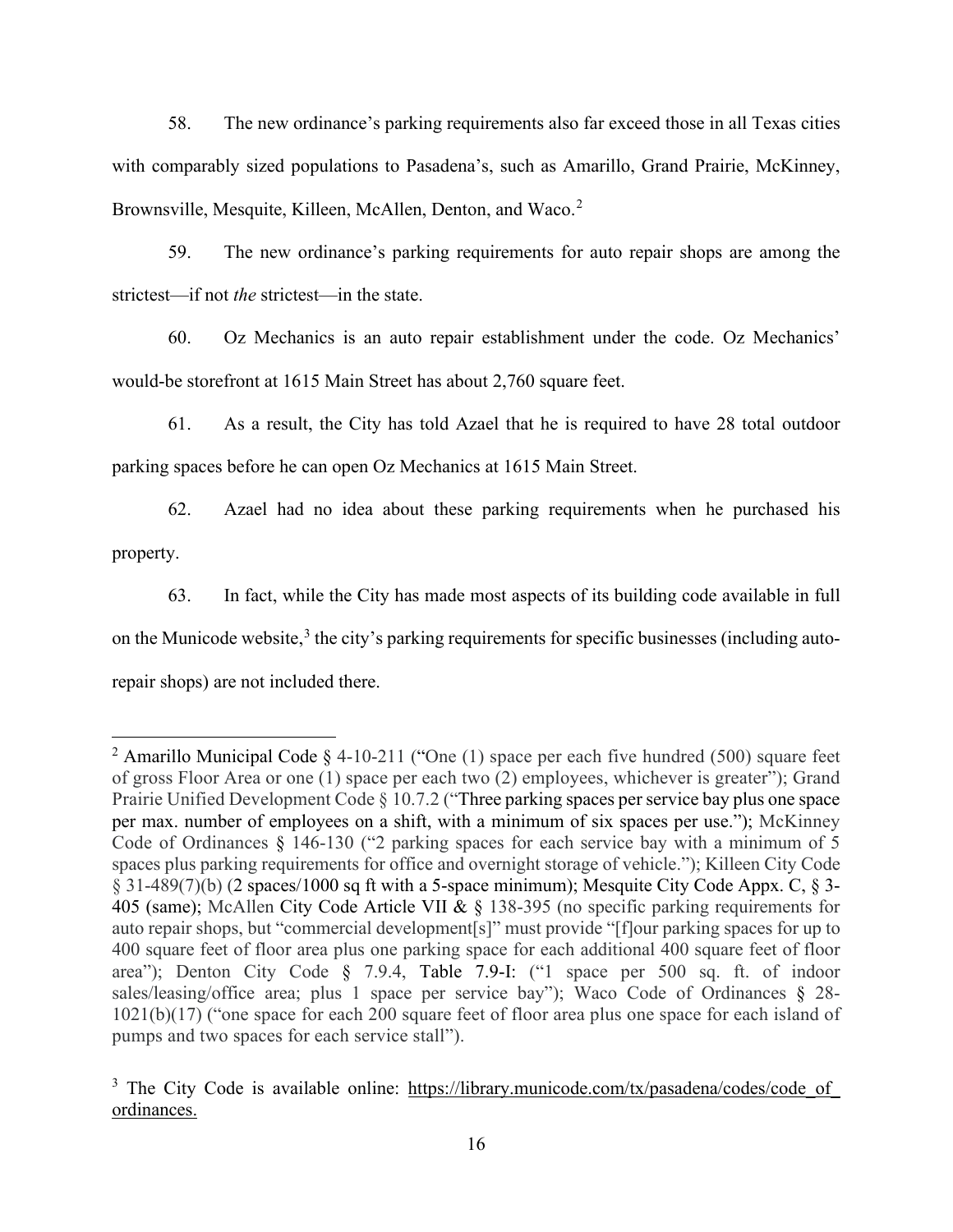64. Azael first learned of the parking requirements when he applied for his certificate of occupancy from the City of Pasadena around August 2021.

65. The City of Pasadena denied him the certificate of occupancy until Azael could provide 28 spaces.

## **Azael Cannot Add the Parking Spaces to His Property, Nor Would He Ever Need So Many Parking Spaces**

66. After speaking with contractors, Azael learned that it would cost Azael at least \$40,000 to hire a contractor to install a parking lot with enough spaces on his property.

67. Azael cannot afford to install a new parking lot. Since Azael already used all of his personal savings to purchase the new storefront, and also put his house as collateral to get a loan for the new storefront, he has no other means to pay for a new parking lot.

68. Nor does Azael need 28 outdoor parking spaces for his business.

69. Azael is the only worker in his one-man shop. He takes cars only by appointment and does only small jobs involving electrical issues and diagnosis.

70. Azael runs his business by working on one car at a time and encouraging the customer to immediately pick the car up when he is done; he actively discourages customers from leaving their car at his shop by charging a storage fee.

71. Azael recorded parking data at his current leased space for three weeks from September 13 to October 6, 2021. He averaged less than two cars outside per day, with four cars on his busiest day (not including his own car).

72. Notably, while his current location has parking for only two spaces inside his shop, the new storefront has four spaces inside the new storefront. As a result of the additional indoor parking, he would need even less outdoor parking at his new location.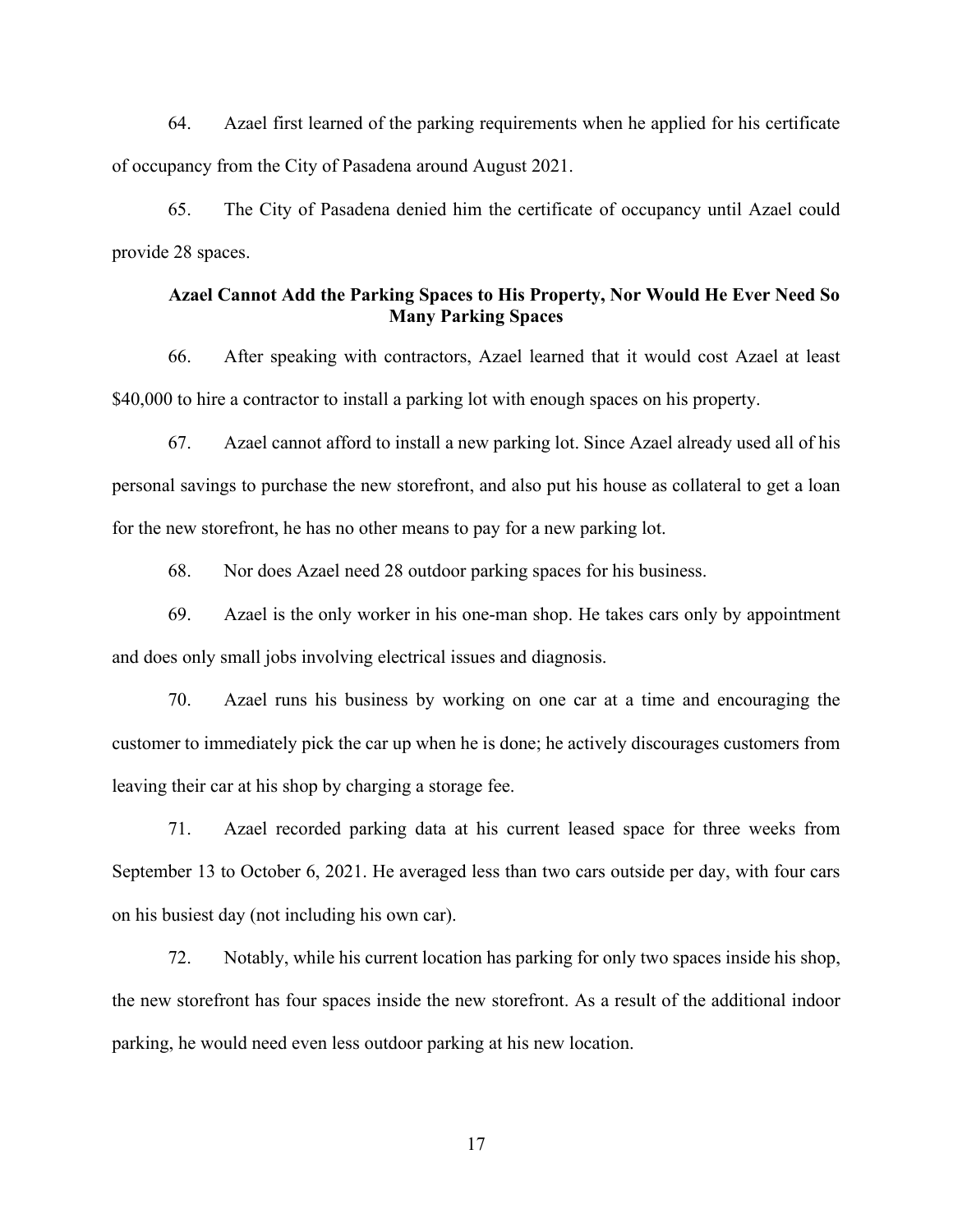73. In addition, the auto machine shop that previously operated at 1615 Main Street operated with only five outdoor parking spaces.

74. Upon information and belief, that auto machine shop had no difficulties operating with only five outdoor parking spaces. Houston Engine and Balancing Service operated since 1990 at 1615 Main Street and never had any complaints or problems associated with having only five outdoor parking spaces.

75. Thus, Azael has no need for more parking spaces at his business, and certainly not 23 more outdoor spaces.

76. Azael is willing to provide more than the five outdoor and four indoor parking spaces at his business if necessary. The City has informed Azael that the property's current parking lot can easily support eight total outdoor spaces without installing a second parking lot. Azael might even be able to fit 10 outdoor spaces in the current parking lot without installing a second parking lot.

77. Even if Azael did have to install a whole new parking lot, the fewer spaces the parking lot is required to have, the less expensive the parking lot will be. So while it would still be burdensome and unnecessary, it is possible Azael could afford to install a second parking lot if the second parking lot was very small.

78. But Azael absolutely cannot afford to provide a total of 28 outdoor parking spaces, which would require installing a second parking lot with 23 spaces, at the cost of at least \$40,000. Yet the City will not let Azael open his shop without a total of 28 outdoor parking spaces.

79. As a result, Azael continues to operate Oz Mechanics at his leased space. He's paying rent for that space while also making monthly payments on his loan for the new storefront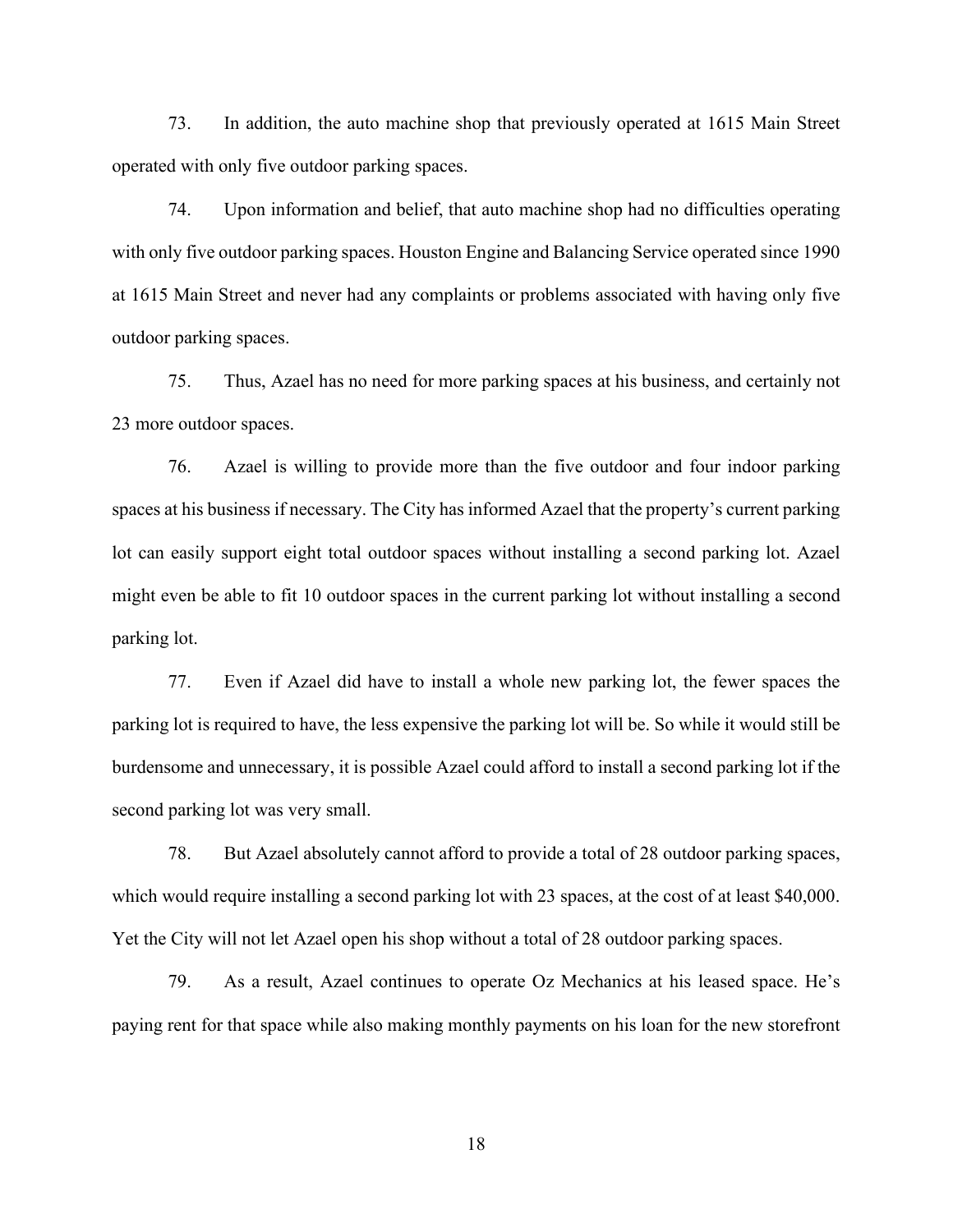the City will not allow him to use. This has put Azael's business in a dire financial situation and his family under immense financial and emotional stress.

80. Azael's business is not the only one that the City has recently stopped from opening under the code.

81. On information and belief, the City also recently told multiple other businesses they could not open without complying with the parking requirements, which were greater than their properties could support or the business owners could afford. On information and belief, these other businesses have not been able to open as a result.

### **City's Parking Requirements on Other Businesses**

82. The City's parking requirements are more stringent for some businesses than others.

83. Compared to auto repair shops needing 10 spaces per 1,000 G.F.A., other businesses have much less stringent requirements, even though they have greater parking needs than auto repair businesses.

84. Examples of other parking requirements under the City's Code include:

- Auto dealer: 5.5 spaces per 1,000 sq ft of G.F.A.
- Medical/dental office: five spaces per 1,000 sq ft of G.F.A.
- Mini warehouse/storage: three spaces total.
- Bank, hotels, and offices: three spaces per the first 1,000 sq ft of G.F.A and one additional space per each additional 200 square feet.
- Gym: one space per 150 sq ft of G.F.A.

85. While the City increased the parking spaces required for auto repair shops in January 2021, it did not increase the parking requirements for most of the above businesses.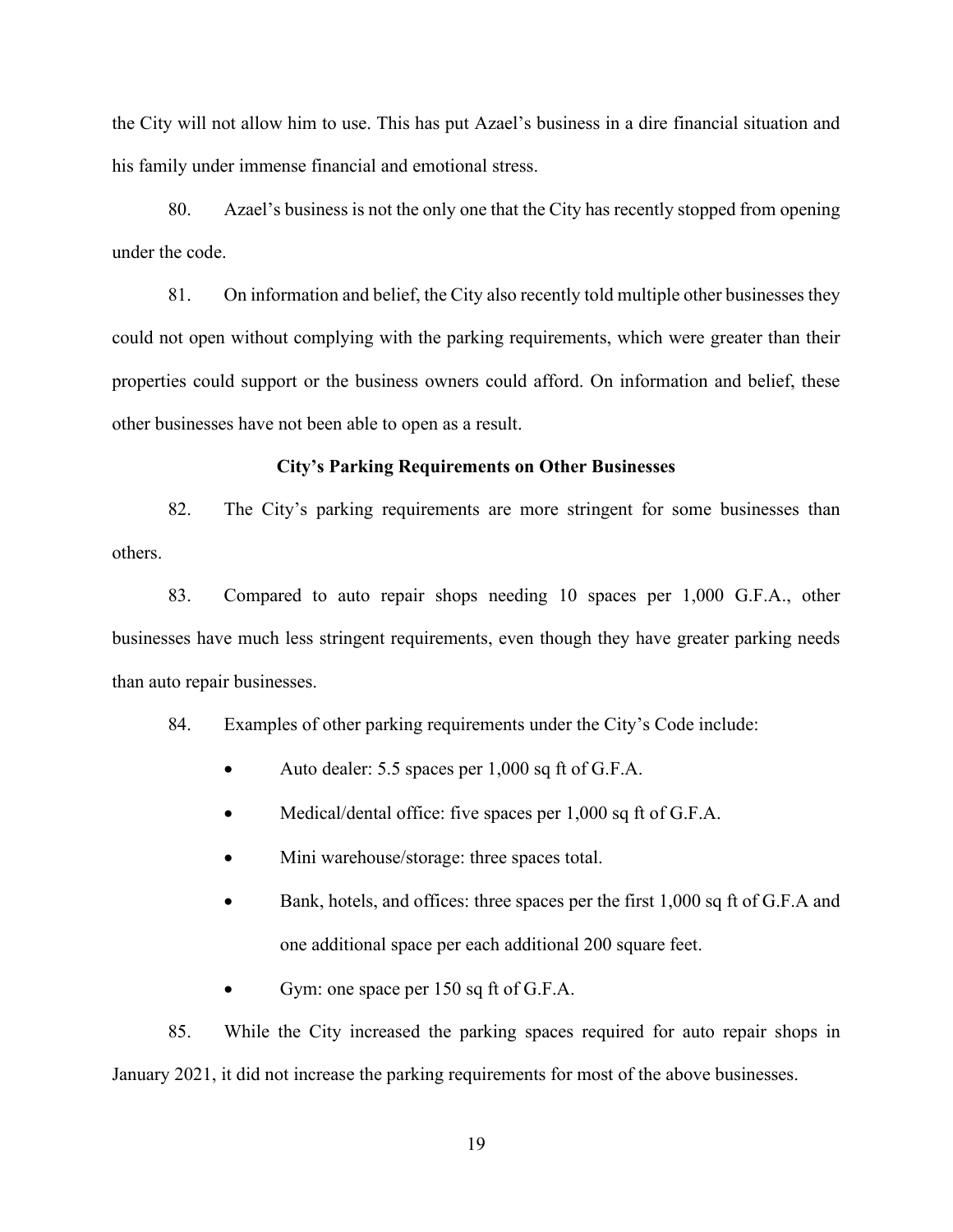86. Each of these above businesses is similarly situated to an auto repair shop. For example, each provides services to customers while their cars are parked at the business. But the City treats these businesses differently from an auto repair shop without a good reason.

87. It would be more financially viable for Azael to comply with the above parking requirements than the parking requirements for auto repair shops.

88. Upon information and belief, the City has never tried to justify why it imposes more parking requirements on auto repair shops than these other businesses, even though auto repair shops have less parking needs than these other businesses. Nor can the City justify this differential treatment.

89. In addition, the ordinance imposes the same parking requirements on auto repair shops as it does certain other establishments, even though those other establishments would seem to have much greater parking needs than auto repair, such as:

- Restaurants;
- Barber and beauty shops; and
- Nightclubs/dancehalls.

City Code  $\S$  9-7, Ex. A (Exhibit 3, pp. 8–10).

90. Restaurants, night clubs, dance halls, and beauty shops would have more parking needs than an auto repair shop. Yet the City arbitrary imposes the same parking space requirements on auto repair shops as on each of these other businesses.

91. When Azael first learned of the parking requirements, he tried talking to various city officials for help, with no luck. A family member then posted about Azael's plight on Facebook, and the local news got wind of the situation.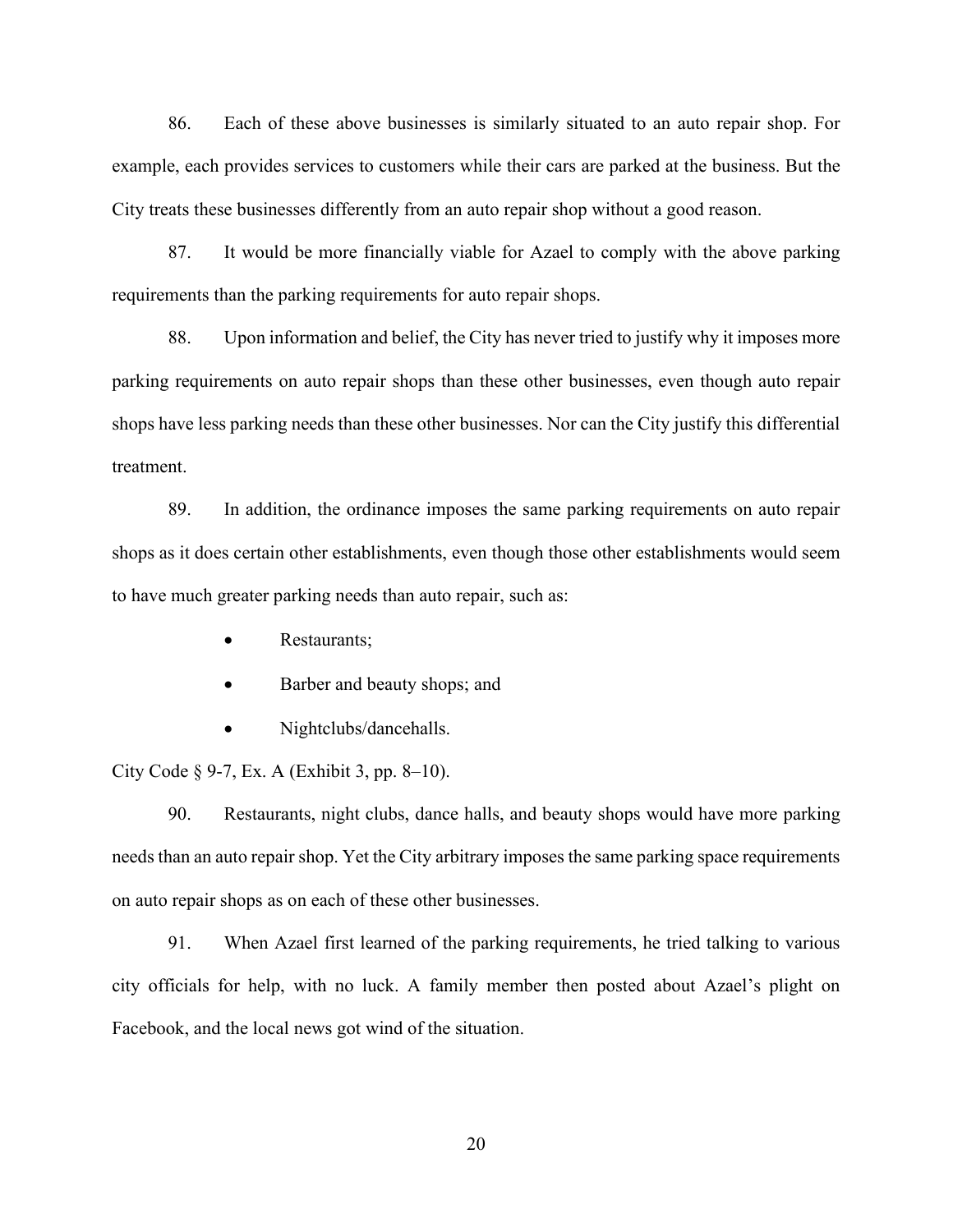### **The Media Covers Azael's Story**

92. Azael's plight was reported on in both print and local television news in late August 2021.

93. When asked for comment, local city officials told ABC News that Azael could apply to the City for a variance to exempt him from the parking requirements. ABC News subsequently reported this comment. *See, e.g.*, Roxie Bustamante, *Small business owner fights city's parking ordinance that could possibly shut his shop down*, ABC13 News (Aug. 27, 2021), https://abc13.com/pasadena-small-business-parking-lot-ordinance-oz-mechanics-in-carshop/10981143/.

94. But when Azael actually applied for a variance, the City had a different story.

### **Azael Applies For a Variance**

95. Initially, Azael was optimistic about his chances of obtaining a variance from the City.

96. The City's public records show that the City has previously granted variances from its parking requirements.

97. Azael spoke to Defendant Department of Planning Director Deanna Schmidt several times about the possibility of getting a variance. Ms. Schmidt encouraged him to apply.

98. Ms. Schmidt sent Azael a City policy document that outlined the process to apply for a variance from the off street parking requirements. *See* Exhibit 1.

99. According to the City's policy document, applicants submit their variance application to Ms. Schmidt at the Department of Planning. Ms. Schmidt then gives the application to the City Planning and Zoning Commission, which comes up with a recommendation on how to handle the application. The Commission's recommendation then goes to the City Council, which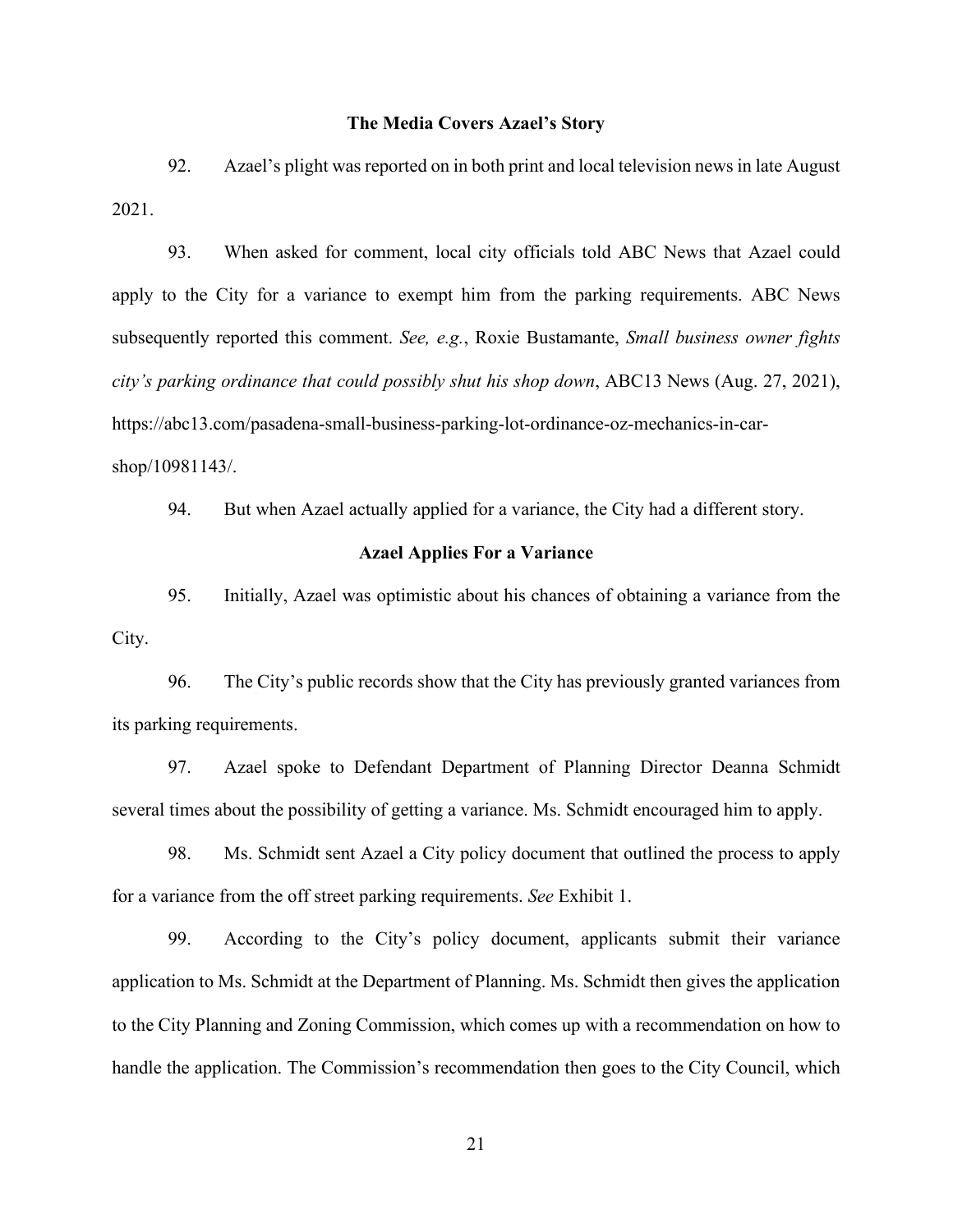can either adopt or ignore the Commission's recommendation. City Council is the final decision maker on the variance application.

100. The policy document cites § 9-79 of the City Code, which seems to be the applicable code provision governing variance applications for different requirements in the City's Building and General Building Regulations, including parking requirements.

101. According to § 9-79, a "building official, with City Council's approval," can provide a variance when the variance application meets five criteria:

- That there are special circumstances or conditions affecting the land involved such that the strict application of the provisions of this article would deprive the applicant of the reasonable use of his land; and
- That the variance is necessary for the preservation and enjoyment of a substantial property right of the applicant; and
- That the granting of the variance will not be detrimental to the public health, safety or welfare, or injurious to other property in the area; and
- That the granting of the variance will not have the effect of preventing the orderly development of other land in the area in accordance with the provisions of this article. Such findings of the building official, together with the specific facts upon which such findings are based, shall be kept on file in the office of the building official. Variances may be granted only when in harmony with the general purpose and intent of this article so that the public health, safety and welfare may be secured and substantial justice done. Pecuniary hardship to those seeking the variance, standing alone, shall not be deemed to constitute undue hardship.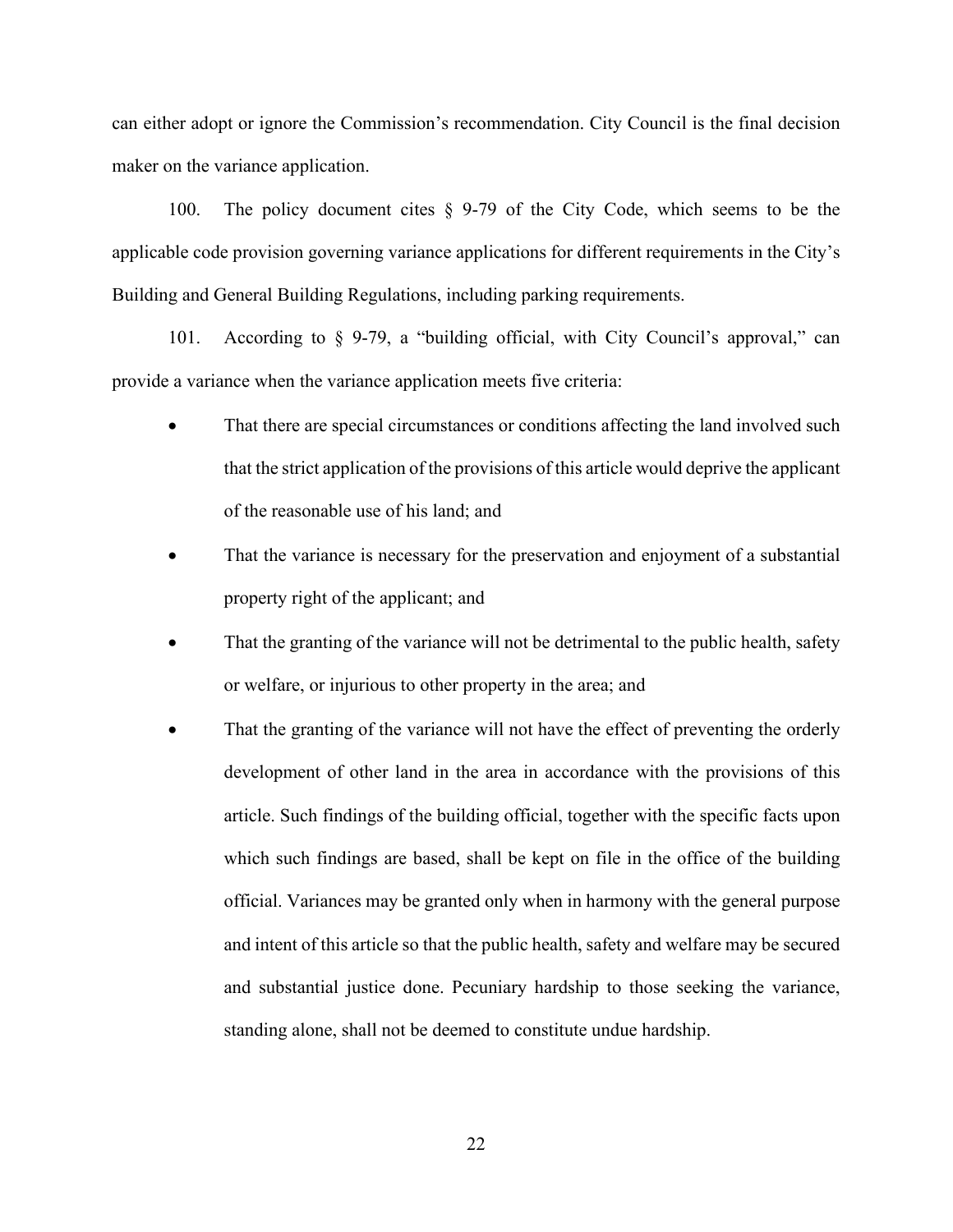The city traffic director has made a favorable recommendation relative to the effect on traffic safety of the proposed variance.

102. Azael managed to find the undersigned pro bono counsel, and together they submitted the variance application on October 18, 2021, by email to Ms. Schmidt. The application (attached as Exhibit 4) explained how Azael's request met all five criteria.

103. The variance application also argued in the alternative that Azael's use of his five parking spaces was grandfathered in as a preexisting nonconforming use, based on Houston Engine and Balancing Service's previous use of those spaces and the similarity between Azael's business and Houston Engine and Balancing Service's business.

104. Pasadena's City Code explicitly provides that preexisting nonconforming uses should be grandfathered into the code and should not have to comply with new parking requirements. As the code states, "If there is no change within the use group classification by the new occupant of any existing structure to be used for a commercial purpose, the existing off-street parking requirements shall be deemed to be adequate." City Code  $\S 9-60(3)(a)(20)$ . As there is no meaningful change between how Azael wants to use the property and how the previous auto machine shop used the property, the property's five parking spaces should be enough and the property should be grandfathered into the code.

105. Azael's attorneys submitted Azael's application for a variance and grandfathering to Ms. Schmidt by email, as Ms. Schmidt had instructed. But Ms. Schmidt did not confirm receipt, even after the attorneys followed up with her. And when Azael tried to drop off his \$400 check to Ms. Schmidt for his application fee, she refused to accept it.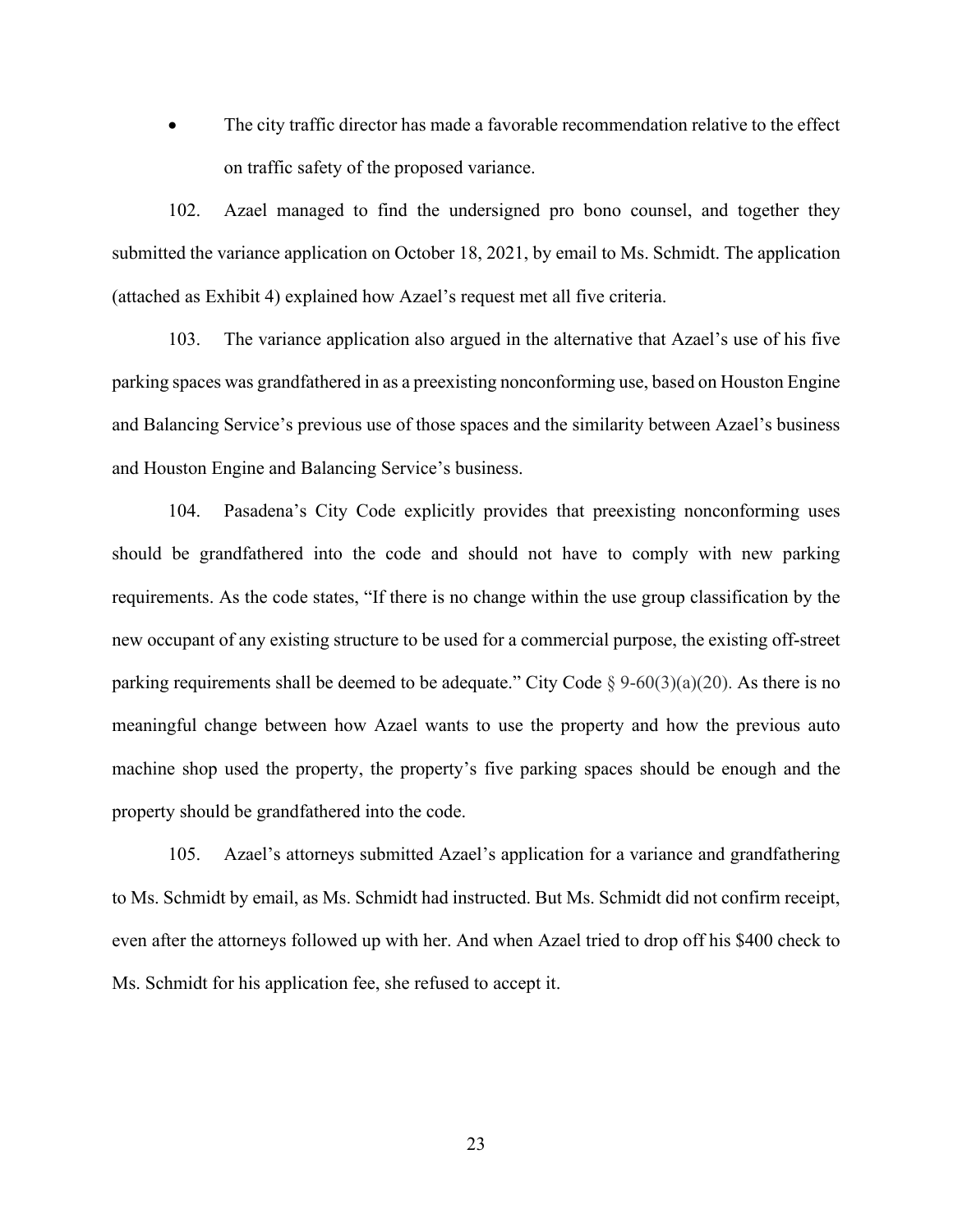106. Ms. Schmidt told Azael that the City could not accept or otherwise consider his application because he was ineligible for a variance or grandfathering. But when Azael asked Ms. Schmidt to explain why or put the refusal to accept the application in writing, Ms. Schmidt refused.

107. The undersigned attorneys—Ms. Harlan, Mr. McFarland, and Ms. Smith—then emailed Ms. Schmidt to confirm that she had refused to accept Azael's application. But although the attorneys attempted to contact Ms. Schmidt—as well as City attorney Jay Dale—repeatedly, neither Ms. Schmidt, Mr. Dale, nor any other City official would provide any comment on Azael's application. Instead, Ms. Schmidt and Mr. Dale repeatedly refused to speak with the undersigned attorneys.

108. Ms. Marie Harlan first stated in an email to Ms. Schmidt on October 25 that, "It is our understanding that the City either refused to consider Azael's application, or denied it outright. We would like to request a meeting with you to learn the bases for the City's decision. Alternatively, please send us the City's decision, and the bases for the City's decision, in writing."

109. When Ms. Schmidt did not respond, Ms. Smith wrote, "We haven't heard back from you. Please inform us when you can meet with us."

110. Ms. Schmidt emailed back on October 26 and said, "Hi; I have referred this matter to the City Attorney."

111. Following Ms. Schmidt's email, the undersigned attorneys tried calling the City Attorney, Jay Dale, but he never returned their calls.

112. On October 29, Ms. Harlan emailed Ms. Schmidt stating, "The City Attorney has been unresponsive. We are still trying to obtain clarity on whether Mr. Sepulveda's variance application was accepted for review, and if so, whether the application has been denied. We would really appreciate your help answering these basic questions."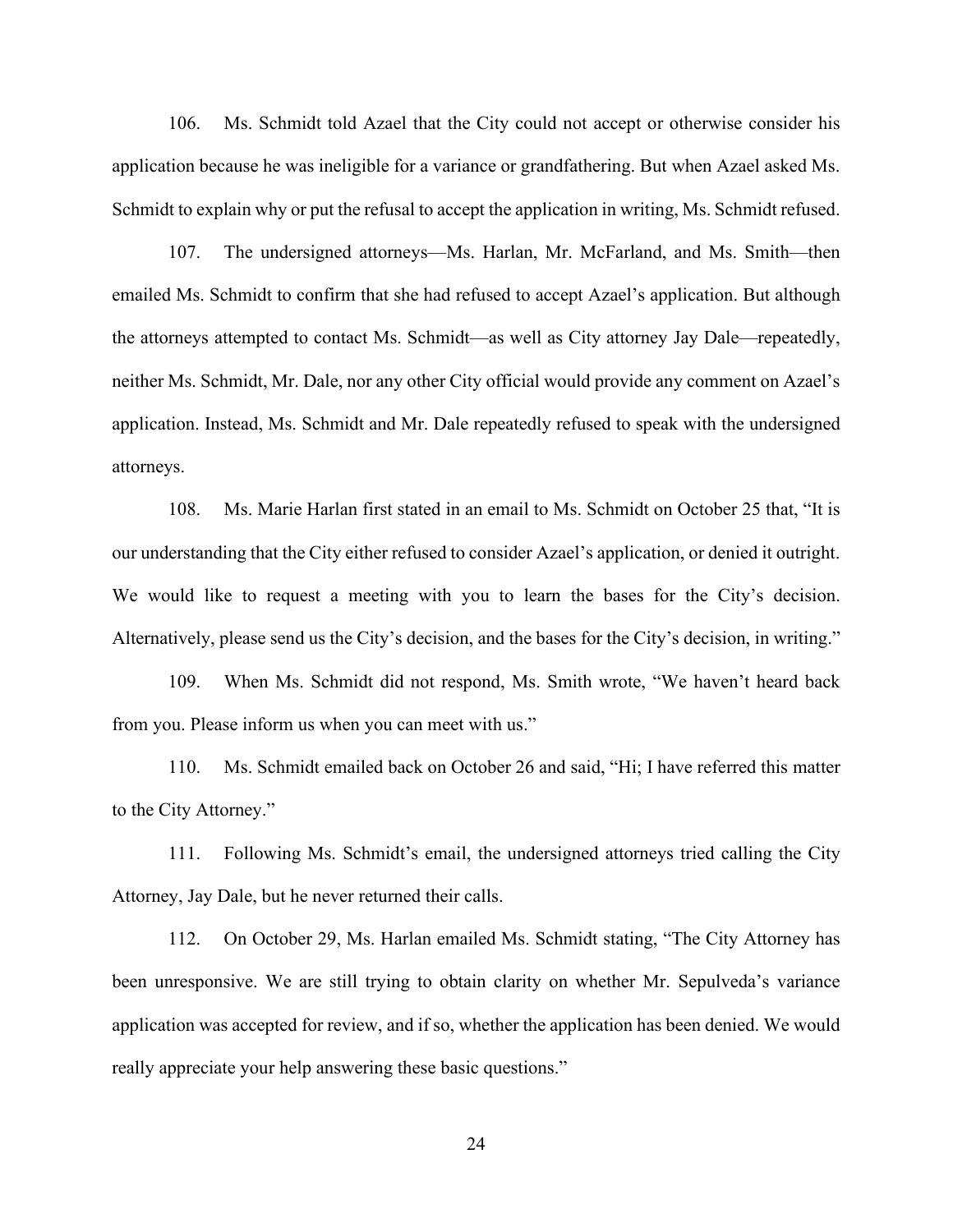113. Ms. Schmidt responded on November 1, stating, "Good morning; I will speak with the City Attorney as his schedule allows."

114. Mr. McFarland emailed Ms. Schmidt on November 2, stating, "We are still waiting on a response to this. Please advise."

115. Ms. Schmidt never responded and to this day has not contacted either Azael or his attorneys about his variance application. To this day, the City attorney has also not returned Azael's attorneys' calls.

116. The city's public records also show that Azael's variance application has never been considered by either the Planning and Zoning Commission or the City Council.

117. Azael submitted his variance application and the City refused to accept it, even after multiple attempts by Azael's attorneys to convince the City to change its mind. Thus, the City has constructively denied Azael's application and Azael has exhausted his administrative remedies and/or administrative exhaustion is futile.

## **VI. INJURY TO PLAINTIFF**

118. Azael purchased his new storefront at 1615 Main Street using all his savings and his own home as collateral for the loan, but the City will not grant him a certificate of occupancy to open the storefront until he provides a total of 28 outdoor parking spaces.

119. Azael cannot afford to provide these spaces. His current property has five outdoor parking spaces, and it would cost him at least \$40,000 to hire a contractor to install a parking lot on his property to accommodate the additional 23 spaces.

120. Azael has no means to pay for this expense.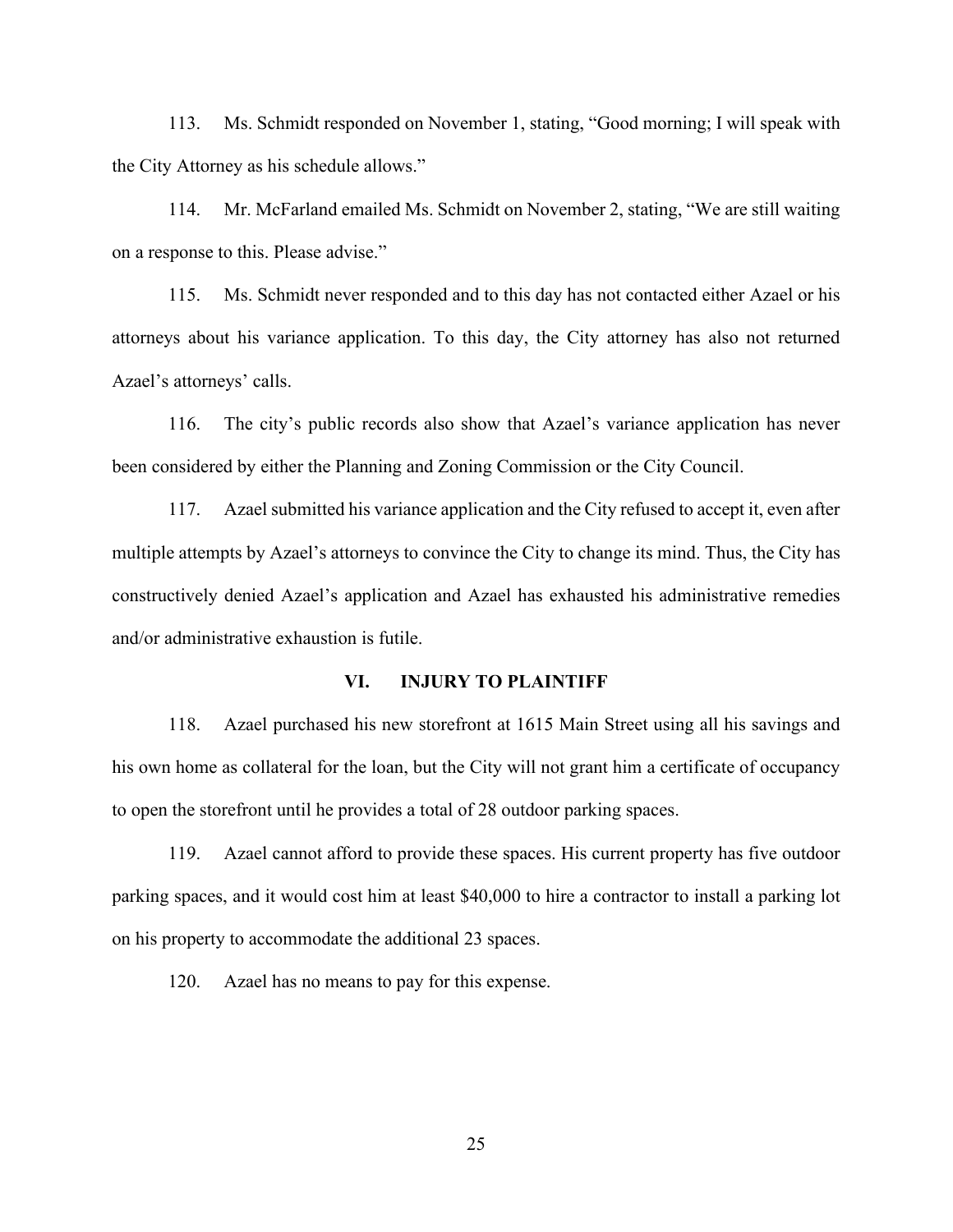121. Nor does Azael need or want 28 parking spaces for his business. As he is a oneman auto repair shop, the existing five parking spaces outside his business and the four spaces inside his shop are more than enough for his needs.

122. Even if Azael did take the time, effort, and significant expense to install the extra parking spots, the parking spots would just sit vacant and prevent Azael from making productive use of this portion of his property.

123. Yet the City still will not let Azael open his business until he installs the extra parking spaces.

124. As a result, Azael is forced to make monthly payments on a loan for the storefront that he is not allowed to open.

125. In addition to paying the monthly payments for the storefront, Azael is forced to pay \$1,200 in monthly rent at his leased location so that he can continue running his business.

126. Azael wants to open his business at 1615 Main Street. But, as it is a financial burden to own property that he cannot use, he has considered renting or selling it to another auto repair shop. Yet any other auto repair shop will face the City's parking requirements, making the property difficult to rent out or sell.

127. The parking restrictions significantly reduce the value of Azael's storefront.

128. Nor can Azael buy another storefront in the City for his auto repair business, as other storefronts in the City will also be subject to the parking requirements. Nor could Azael afford to purchase another property.

129. The City also will not accept Azael's application for a variance and grandfathering and will not let the application proceed along the normal application process.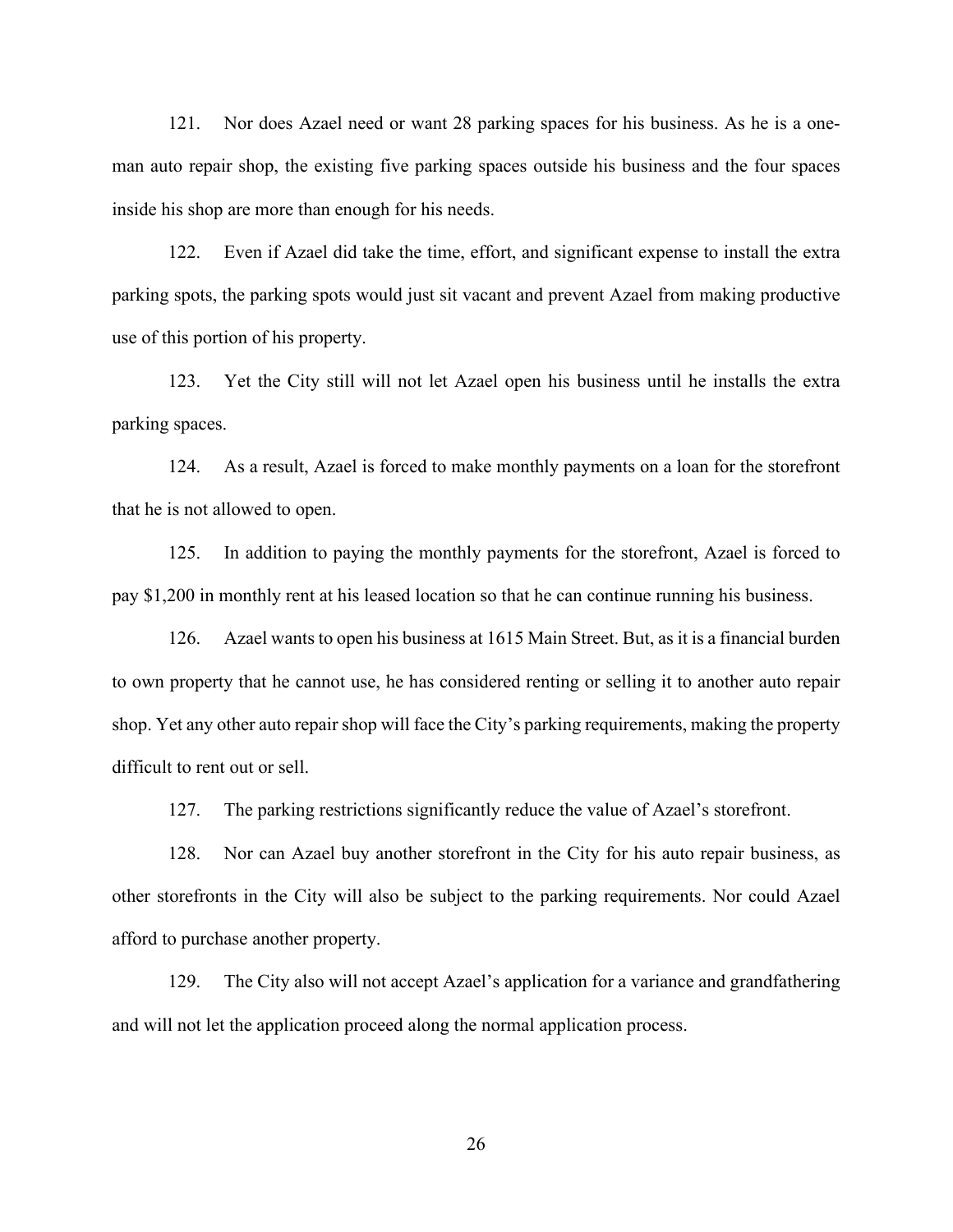130. The City has also not given sufficient notice of its decision regarding Azael's application or any opportunity to be heard. This is despite the fact that the City encouraged Azael to submit his application and has previously granted parking variances from its parking requirements. The City has also previously grandfathered businesses into the code so that they would not have to comply with its parking requirements.

131. The City's refusal to consider Azael's application imposes additional stress and uncertainty on Azael, his business, and his family.

132. Because of the City's Code and actions, Azael's finances have become extremely strained and he is at risk of losing his business.

133. The City's Code and actions have also caused both Azael and his wife a significant amount of stress, all while they prepare for the birth of their first child in March.

## **VII. CLAIMS**

### **FIRST CAUSE OF ACTION**

## **(TEX. CONST. ART. I, § 19 – SUBSTANTIVE DUE PROCESS; DEPRIVATION OF ECONOMIC LIBERTY AND PROPERTY RIGHTS)**

134. Plaintiff hereby incorporates the allegations set forth above in paragraphs 1 to 133, all of which are fully re-alleged here.

135. Article I, Section 19 of the Texas Constitution provides that: "No citizen of this State shall be deprived of life, liberty, property, privileges or immunities, or in any manner disfranchised, except by the due course of the law of the land."

136. This "due course of the law of the land" guarantee of the Texas Constitution is commonly known as the Constitution's "due process" provision. Among the rights protected by the due process provision is substantive due process. Substantive due process protects, among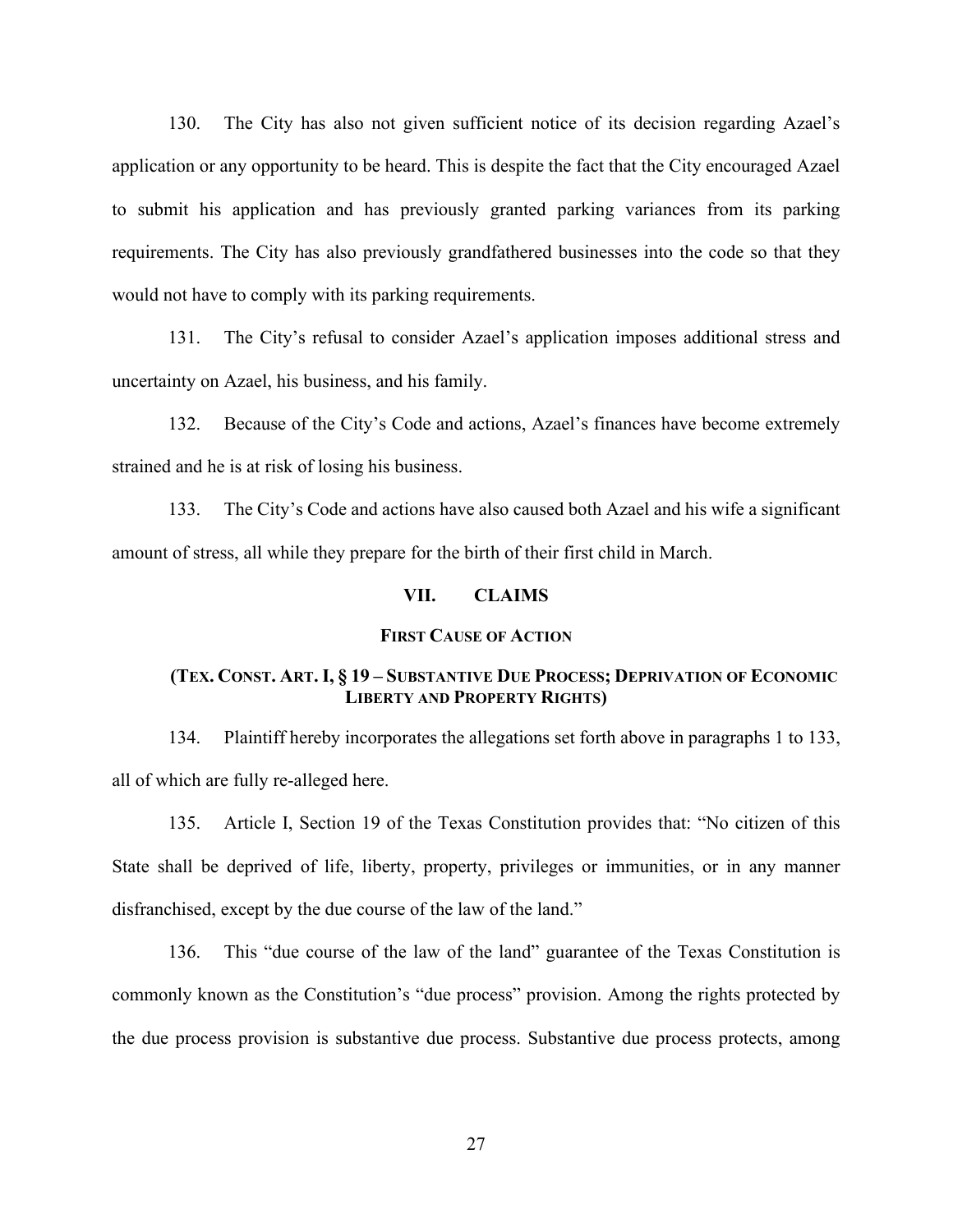other things, the right to economic liberty, the right to earn an honest living in the occupation of one's choice, and property rights.

137. To show that an economic regulation has violated substantive due process under this provision, a plaintiff must show either that (1) the regulation's purpose is not rationally related to a legitimate governmental interest, or (2) when considered as a whole, the statute's actual, realworld effect as applied to the challenging party could not arguably be rationally related to, or is so burdensome as to be oppressive in light of, the governmental interest. *See Patel v. Tex. Dep't of Licensing & Regul.*, 469 S.W.3d 69, 87 (Tex. 2015).

138. Defendants' ordinance governing the parking requirements for auto repair shops that requires all auto repair shops to have 10 parking spaces per 1,000 G.F.A. of their storefront before they can open (City Code § 9-7, Ex. A; Exhibit 3, p. 10) ("the parking requirement") is an economic regulation.

139. The parking requirement violates the due process guarantee both as applied to Plaintiff and generally by unreasonably restricting auto repair shops.

140. The parking requirement interferes with Plaintiff Azael's right to economic liberty, specifically his right to earn an honest living. It also interferes with right of other owners of auto repair shops to earn an honest living. The parking requiring also interferes with Azael's property rights and the property rights of owners of other auto repair shops.

141. Defendants lack a legitimate reason for imposing the parking requirement on Plaintiff's auto repair shop specifically or auto repair shops generally.

142. Nor is applying the parking requirement—on Plaintiff's auto repair shop specifically or auto repair shops generally—rationally related to a legitimate government interest.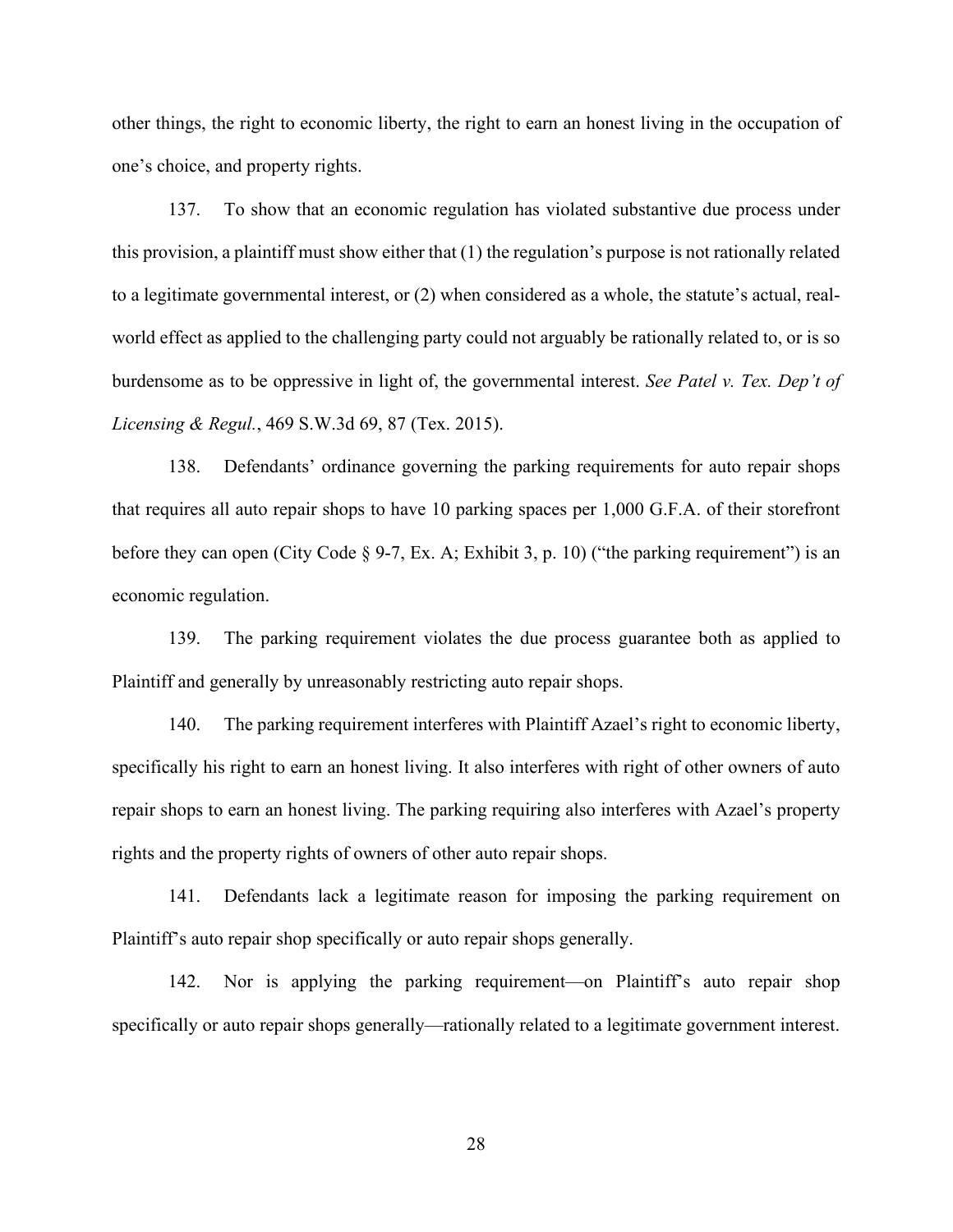143. Even if the parking requirement was rationally related to a legitimate government interest, the requirement's actual, real-world effect is so burdensome as to be oppressive in light of the governmental interest, both as applied to Plaintiff and on its face.

144. Plaintiff would never need 28 outdoor parking spaces to provide for his customers. Plaintiff is the sole worker at his business and Plaintiff actively discourages customers from leaving cars at his shop. In addition, Plaintiff's new storefront at 1615 Main Street already has space for four cars inside the shop.

145. The auto shop that previously operated at this property only had five parking spaces, and it had no problems or complaints with having only five parking spaces, and thus there is no evidence that these five spaces were insufficient.

146. Forcing Plaintiff to provide 28 outdoor parking spaces for his customer essentially bans Plaintiff from opening his business, because he cannot afford to install so many parking spaces.

147. Requiring Plaintiff to have 28 parking spots outside his storefront before he can open is thus completely irrational and so burdensome as to be oppressive.

148. Moreover, calculating required parking by G.F.A. is particularly irrational for auto repair shops. Unlike other establishments, the greater square footage an auto repair shop has, the fewer parking spaces it needs, because it will have more room for cars inside the shop in the service bays.

149. There is also no evidence that auto shops in Pasadena would require more parking than auto repair shops in other cities in Texas, including the five largest cities in Texas (Houston, San Antonio, Dallas, Austin, and Fort Worth) and the cities with comparable sized populations to Pasadena (Amarillo, Grand Prairie, McKinney, Brownsville, Killeen, Mesquite, McAllen, Denton,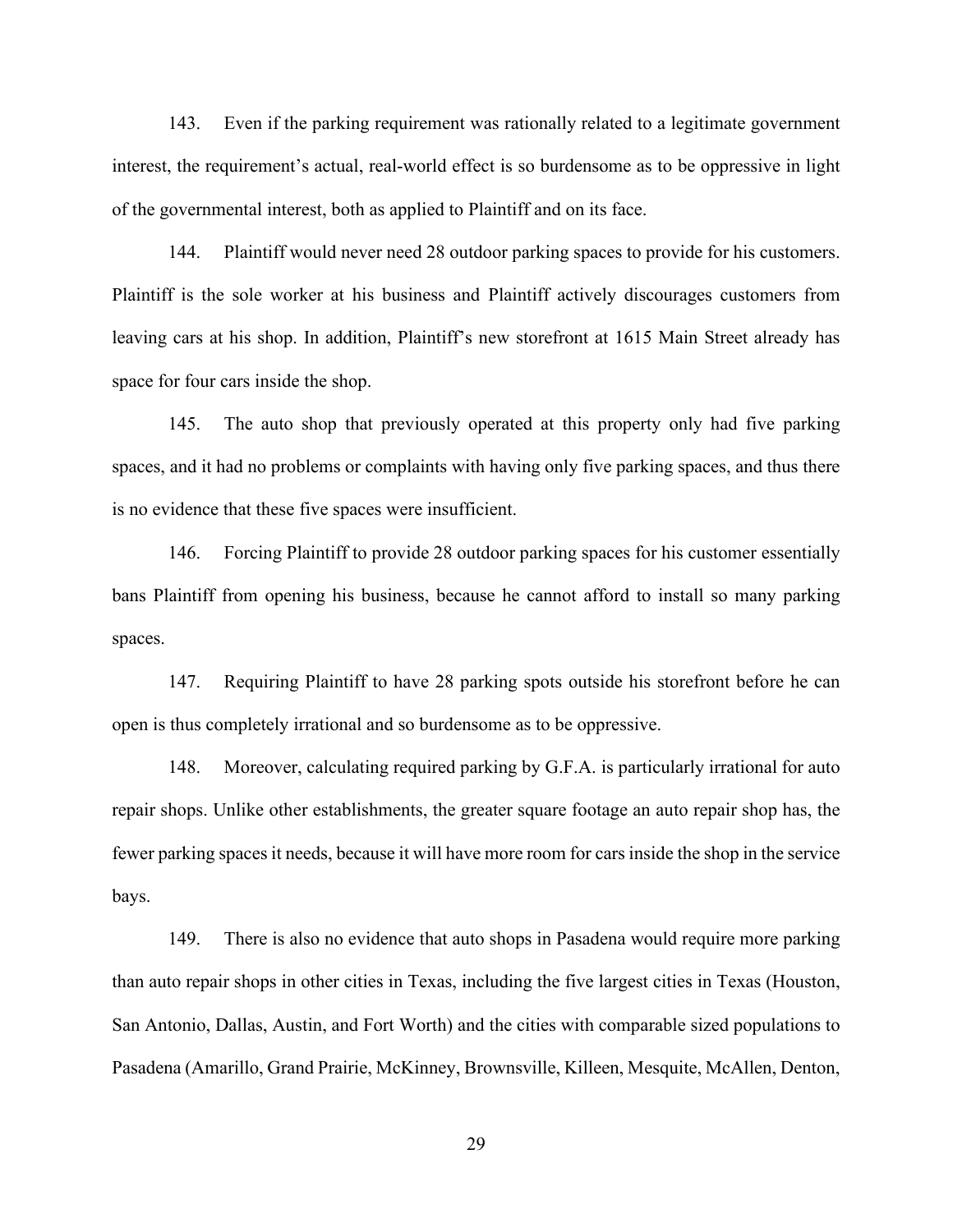and Waco). Yet Pasadena's parking requirements are severely more restrictive than those in these other cities.

150. The state's police power and/or zoning power does not extend to allow such as restrictive burdensome parking requirement as Pasadena's.

151. Pursuant to the Uniform Declaratory Judgments Act, *see* Tex. Civ. Prac. & Rem. Code §§ 37.001 *et seq*., Plaintiff respectfully requests the Court enter a judgment declaring that the parking requirement violates substantive due process under the Texas Constitution both as applied to Plaintiff and on its face.

#### **SECOND CAUSE OF ACTION**

## **(TEX. CONST. ART. I, § 3 – EQUAL PROTECTION UNDER THE LAW)**

152. Plaintiff hereby incorporates the allegations set forth above, in paragraphs 1 to 133, all of which are fully re-alleged here.

153. Article I, § 3 of the Texas Constitution, also known as the "Equal Protection Clause," provides: "All free men, when they form a social compact, have equal rights, and no man, or set of men, is entitled to exclusive separate public emoluments, or privileges, but in consideration of public services."

154. Article I, § 3 of the Texas Constitution guarantees equality of rights to all persons and is generally known as Texas's equal protection provision.

155. To prevail under Texas's equal protection provision, Plaintiff must show that (1) he has been treated differently from others similarly situated and (2) the challenged distinction is not rationally related to a legitimate governmental purpose. Real-world effects and evidence are important to this analysis.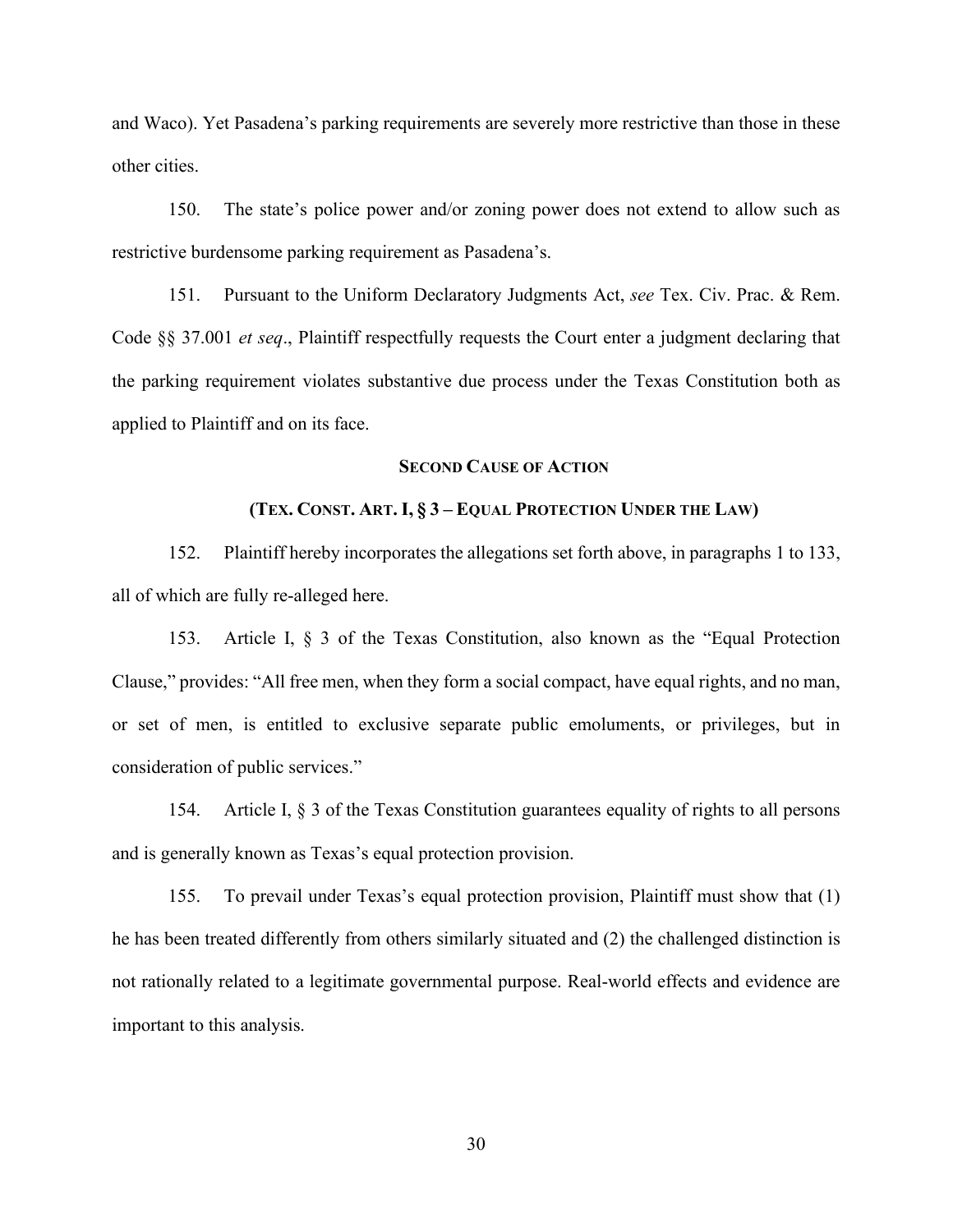156. Here, the City's parking ordinance treats Plaintiff and other auto repair shops differently from other similarly situated businesses—auto dealers, medical/dental officers, mini warehouses/storage facilities, banks, hotels, offices and gyms—all of which have significantly lower parking requirements that auto repair shops.

157. There is no evidence that auto repair shops have greater parking needs that these other businesses.

158. Imposing greater parking requirements on Plaintiff's auto repair shop specifically and auto repair shops generally than those on other similarly situated businesses is not rationally related to a legitimate government purpose.

159. Thus, the City's Parking Requirement for auto repair shops violates the equal protection provision of the Texas Constitution both as applied to Plaintiff and on its face.

160. Pursuant to the Uniform Declaratory Judgments Act, *see* Tex. Civ. Prac. & Rem. Code §§ 37.001 *et seq*., Plaintiff respectfully requests the Court enter a judgment declaring that the parking requirement violates the equal protection provision of the Texas Constitution both as applied to Plaintiff and on its face.

#### **THIRD CAUSE OF ACTION**

#### **(TEX. CONST. ART. I, § 19 – PROCEDURAL DUE PROCESS)**

161. Plaintiff hereby incorporates the allegations set forth above, in paragraphs 1 to 133, all of which are fully re-alleged here.

162. Article I, Section 19 of the Texas Constitution provides that: "No citizen of this State shall be deprived of life, liberty, property, privileges or immunities, or in any manner disfranchised, except by the due course of the law of the land."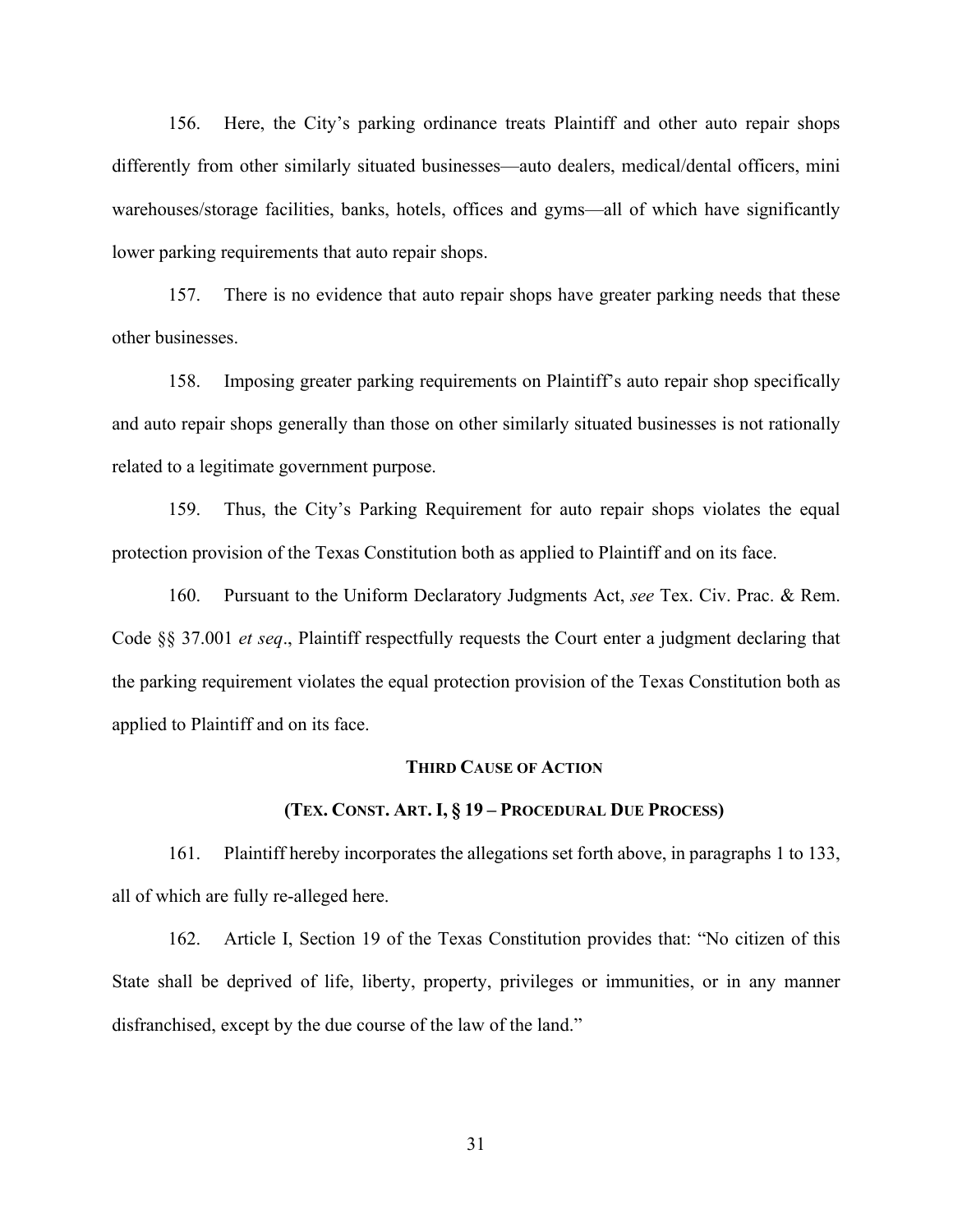163. Among other things, the "due course of law provision" protects procedural due process rights. Procedural due process at a minimum requires that the government provide notice and an opportunity to be heard at a meaningful time and in a meaningful manner before affecting a person's private interests.

164. Here, Defendants violated Plaintiff's procedural due process rights by refusing to accept his application for a variance and grandfathering without providing Plaintiff notice and an opportunity to be heard.

165. Instead, the City refused to communicate with either Plaintiff or his attorneys about his application, and even refused to confirm in writing that they had in fact refused to accept his application.

166. To the extent that City Code § 9-79 does not require notice (including a written decision on an application for variance and grandfathering) or an opportunity to be heard, City Code § 9-79 is unconstitutional as applied to Plaintiff and on its face.

167. Pursuant to the Uniform Declaratory Judgments Act, *see* Tex. Civ. Prac. & Rem. Code §§ 37.001 *et seq*., Plaintiff respectfully requests the Court enter a judgment declaring that (1) the City's actions violated Plaintiff's procedural due process rights, and (2) City Code § 9-79 is unconstitutional as applied to Plaintiff and on its face.

## **FOURTH CAUSE OF ACTION**

#### **(Request for Mandamus, in the Alternative)**

168. Plaintiff hereby incorporates the allegations set forth above, in paragraphs 1 to 133, all of which are fully re-alleged here.

169. In the alternative to this Court first deciding Plaintiff's constitutional claims, Plaintiff requests that this Court grant Plaintiff mandamus relief to force the City to consider his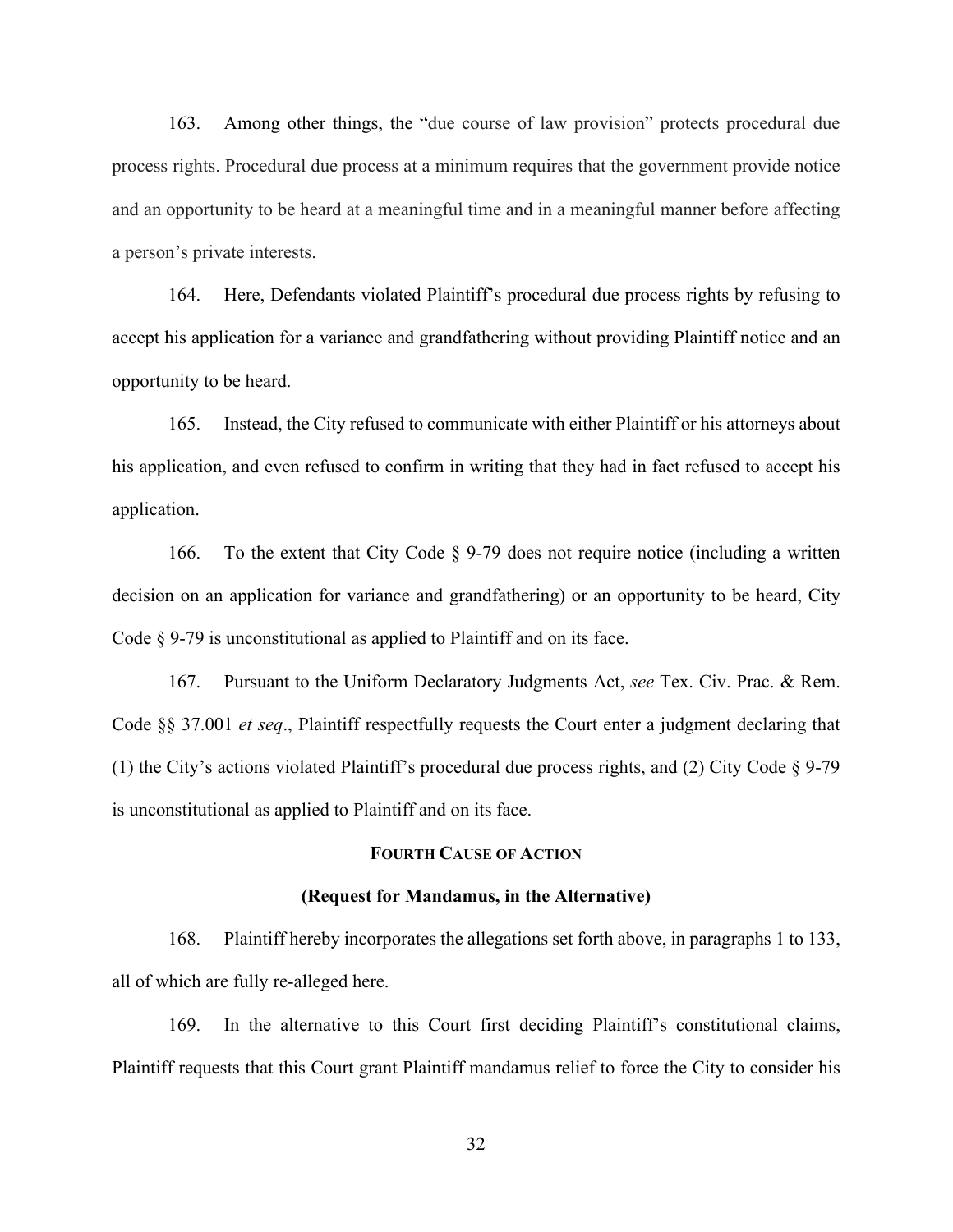application (which argued both for a variance and that Azael's shop is grandfathered into the code as a preexisting nonconforming use)—and issue a written decision on that application.

170. Texas courts will issue a writ of mandamus to compel a government official to act in two circumstances: (1) when the act to be compelled is "ministerial," which means that the law clearly spells out the duty to be performed by the official with sufficient certainty that nothing is left to the exercise of discretion, or (2) when the act to be compelled is discretionary, but only if the discretionary decision is a clear abuse of discretion.

171. Here, Plaintiff's request for mandamus relief falls under the first category, or, in the alternative, the second category.

172. First, the City has refused to carry out its ministerial obligation to issue an official decision on an application for a variance. The City has an official policy and practice of considering applications for variances from its parking requirements. According to the City's own public documents describing this policy, applicants submit the application to the Department of Planning. The Department then gives the application to the City Planning and Zoning Commission for their recommendation to City Council. Finally, the application goes to the City Council, which can either adopt or ignore the Commission's recommendation. *See* Exhibit 1. The clear implication of this policy and practice is that the City must issue decisions on variance requests in writing.

173. Similarly, the City Code states a "building official, with city council approval, may authorize a variance" from the parking requirements, along with criteria for the City to consider in deciding the application. City Code § 9-79. The clear implication of that ordinance is that if the City decides not to accept an application or to otherwise deny it, then the City will issue this decision in writing with a clear explanation.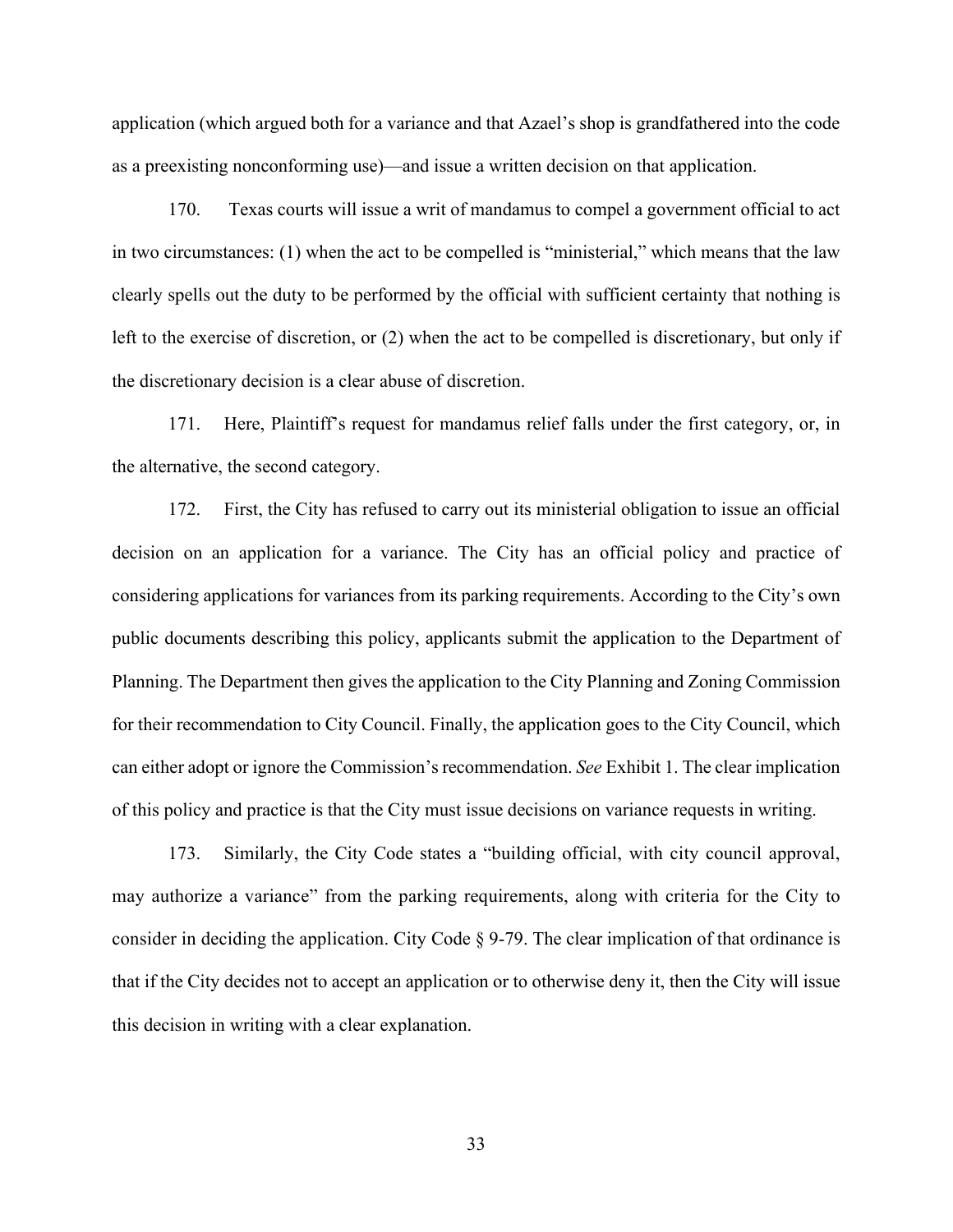174. In addition, on information and brief, the City has a long practice of issuing decisions on variance requests regarding the parking requirements in writing.

175. Thus, if the City decides not to accept an application for a variance or to otherwise deny it, the City has a ministerial duty to issue that decision in writing with a clear explanation. At the very least, if the applicant requests that decision in writing, the City has a ministerial duty to provide that decision in writing.

176. Here, however, Plaintiff Azael and his attorneys repeatedly requested the City to issue its decision in writing with a clear explanation, and the City refused. In fact, the City refused to even verbally confirm or explain its decision on Azael's application.

177. In addition, the City has a ministerial duty to grandfather businesses into the code as a preexisting nonconforming use when they satisfy the criteria under City Code  $\S$  9-60  $(3)(a)(20)$ . Section 9-60 $(3)(a)(20)$  says, "[i]f there is no change within the use group classification by the new occupant of any existing structure to be used for a commercial purpose, the existing off-street parking requirements shall be deemed to be adequate." This "shall" language shows that this provision is ministerial.

178. In addition, the clear implication of Section 9-60(3)(a)(20) is that if the City decides not to accept an application for a grandfathering or to otherwise deny it, the City has a ministerial duty to issue that decision in writing with a clear explanation. At the very least, if the applicant requests that decision in writing, the City has a ministerial duty to provide that decision in writing.

179. However, the City has either refused to consider Plaintiff Azael's application or denied it outright without any written decision, explanation, or even confirmation that this is in fact what the City did.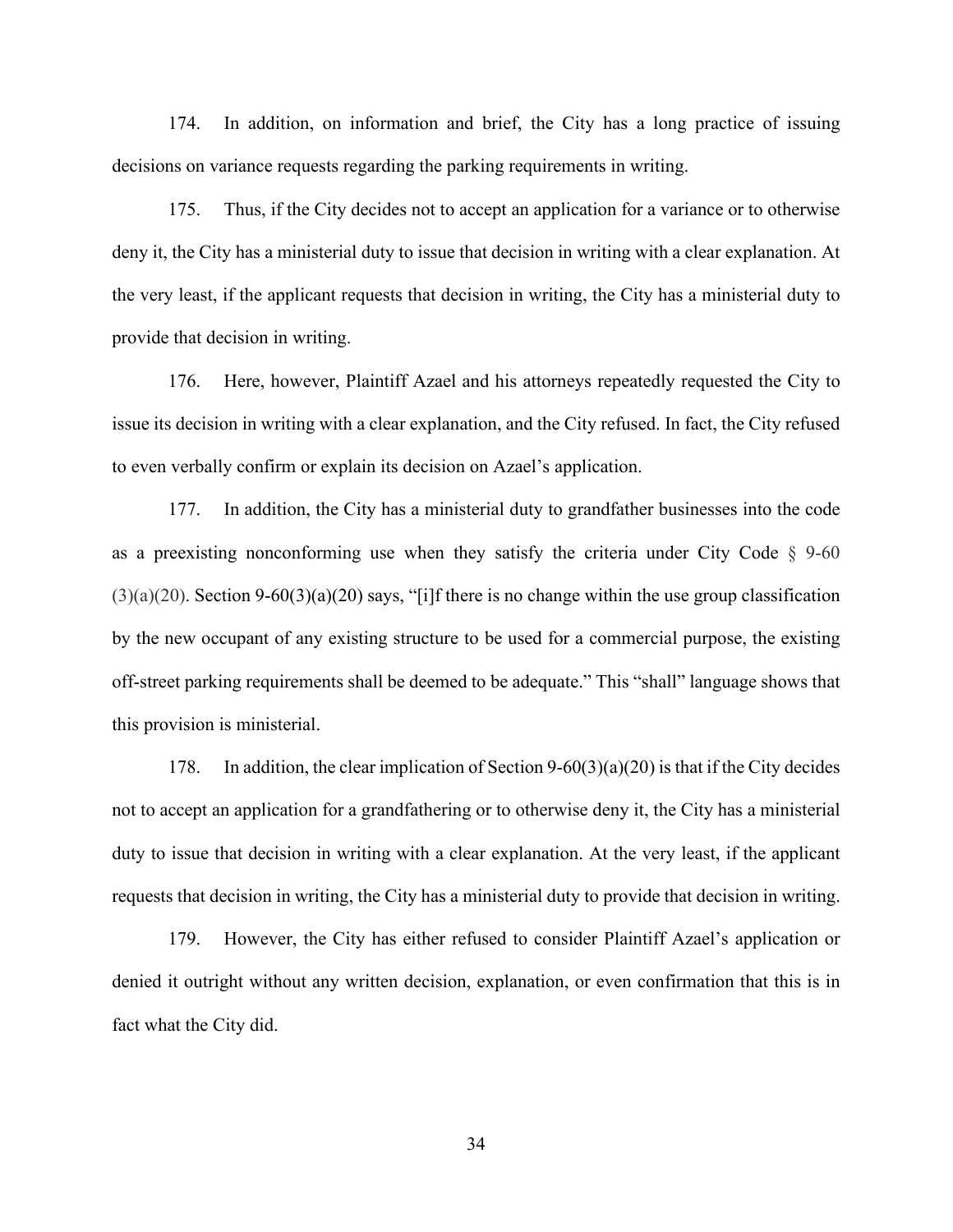180. The City thus failed to perform a ministerial duty in two ways: (1) It failed to accept Plaintiff Azael's application for a variance and grandfathering and let that application proceed along the normal process for such applications; and (2) it failed to confirm its decision on Plaintiff's application in writing and/or explain its decision.

181. At the very least, these failures significantly conflict with the City's normal procedures and past practices and are an abuse of discretion.

182. Plaintiff thus requests that the Court grant him mandamus relief ordering the City to state in writing whether and why it refused to accept Azael's application for consideration or otherwise denied it.

183. If, on the other hand, the City claims it has accepted the application for consideration, Plaintiff requests that the Court order the City to decide the application according to a swift and reasonable timeline.

184. If the City ultimately denies Azael's application, Plaintiff requests that the Court then decide his constitutional claims in his first and second causes of action.

#### **VIII. APPLICATION FOR A TEMPORARY INJUNCTION**

185. Plaintiff requests that the Defendants named herein be temporarily enjoined from enforcing the parking requirement against Plaintiff, thus allowing Plaintiff to receive a temporary certificate of occupancy to open and operate his business during the pendency of this case.

186. Plaintiff will experience immediate and irreparable injury unless the Defendants are so enjoined. Plaintiff has no other adequate remedy at law.

### **IX. APPLICATION FOR PERMANENT INJUNCTION**

187. After adjudication of this case on the merits, Plaintiff requests that the Court enter a permanent injunction (1) enjoining Defendants named herein from enforcing the parking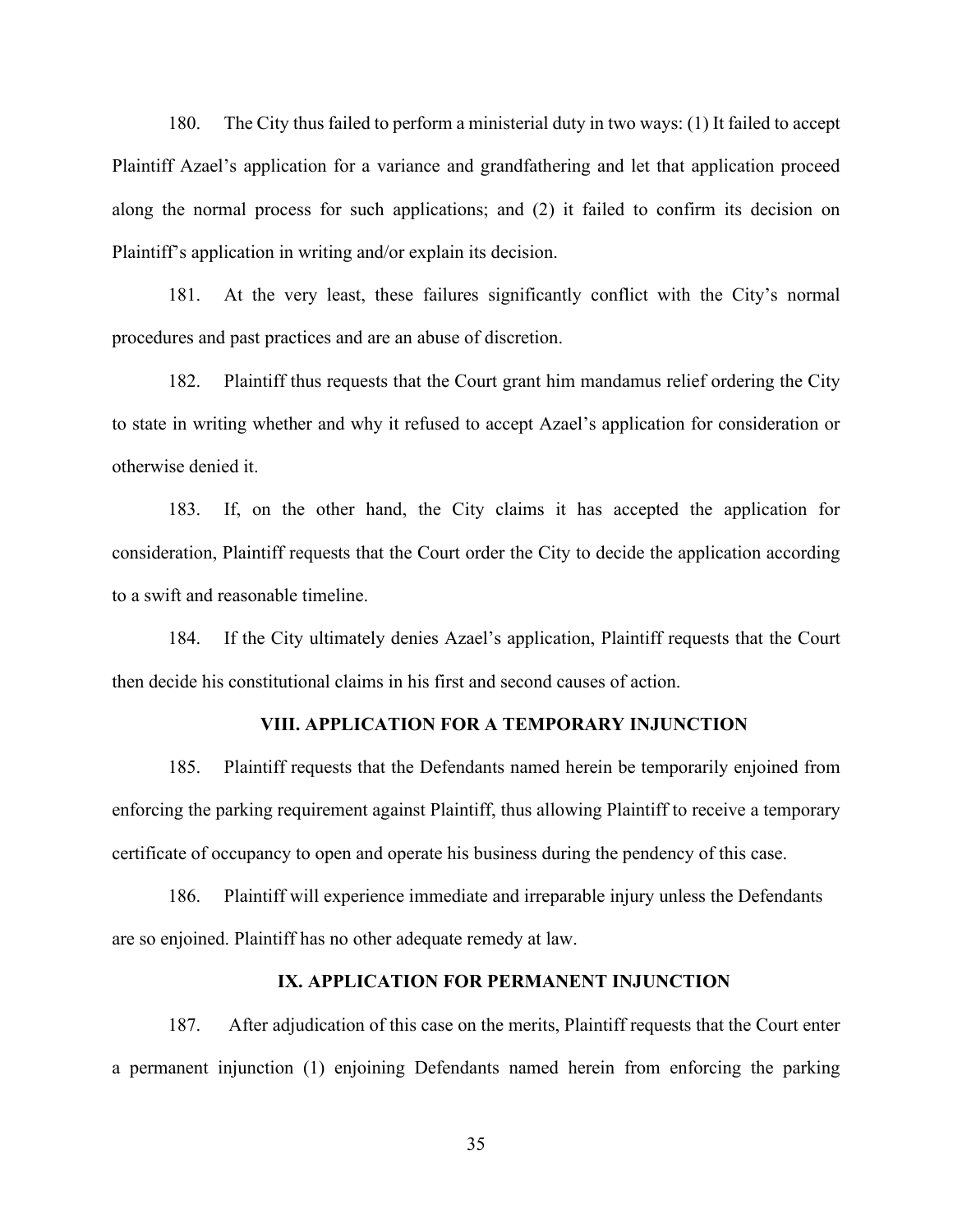requirement against Plaintiff, thus allowing Plaintiff to receive a certificate of occupancy to open his business, and (2) enjoining Defendants named herein from enforcing the parking requirement against other auto repair shops.

## **X. ATTORNEYS' FEES**

188. Plaintiff hereby requests all costs and reasonable attorneys' fees, as permitted by Section 37.009 of the Texas Civil Practices and Remedies Code.

#### **XI. REQUEST FOR JURY TRIAL**

189. Plaintiff requests a trial by jury.

### **XII. PRAYER AND RELIEF REQUESTED**

WHEREFORE, Plaintiff requests that the Court render judgment in his favor and grant the following specific relief:

A. A temporary injunction granting Plaintiff a temporary certificate of occupancy to open Oz Mechanics at 1615 Main Street, without having to add any additional parking spots at that address, for the pendency of this litigation.

B. A declaratory judgment that the Defendants' ordinance governing the parking requirements for auto repair shops that requires all auto repair shops to have 10 parking spaces per 1,000 G.F.A. of their storefront before they can open (City Code § 9-7, Ex. A; Exhibit 3 at p. 10) ("parking requirement") is unconstitutional under the substantive due process protections of Article 1, Section 19 of Texas Constitution both on its face and as applied to Plaintiff Azael's intended location for his business, Oz Mechanics, at 1615 Main Street.

C. A declaratory judgment that the City's parking requirement is unconstitutional under the equal protection protections of Article 1, Section 3 the Texas Constitution both on its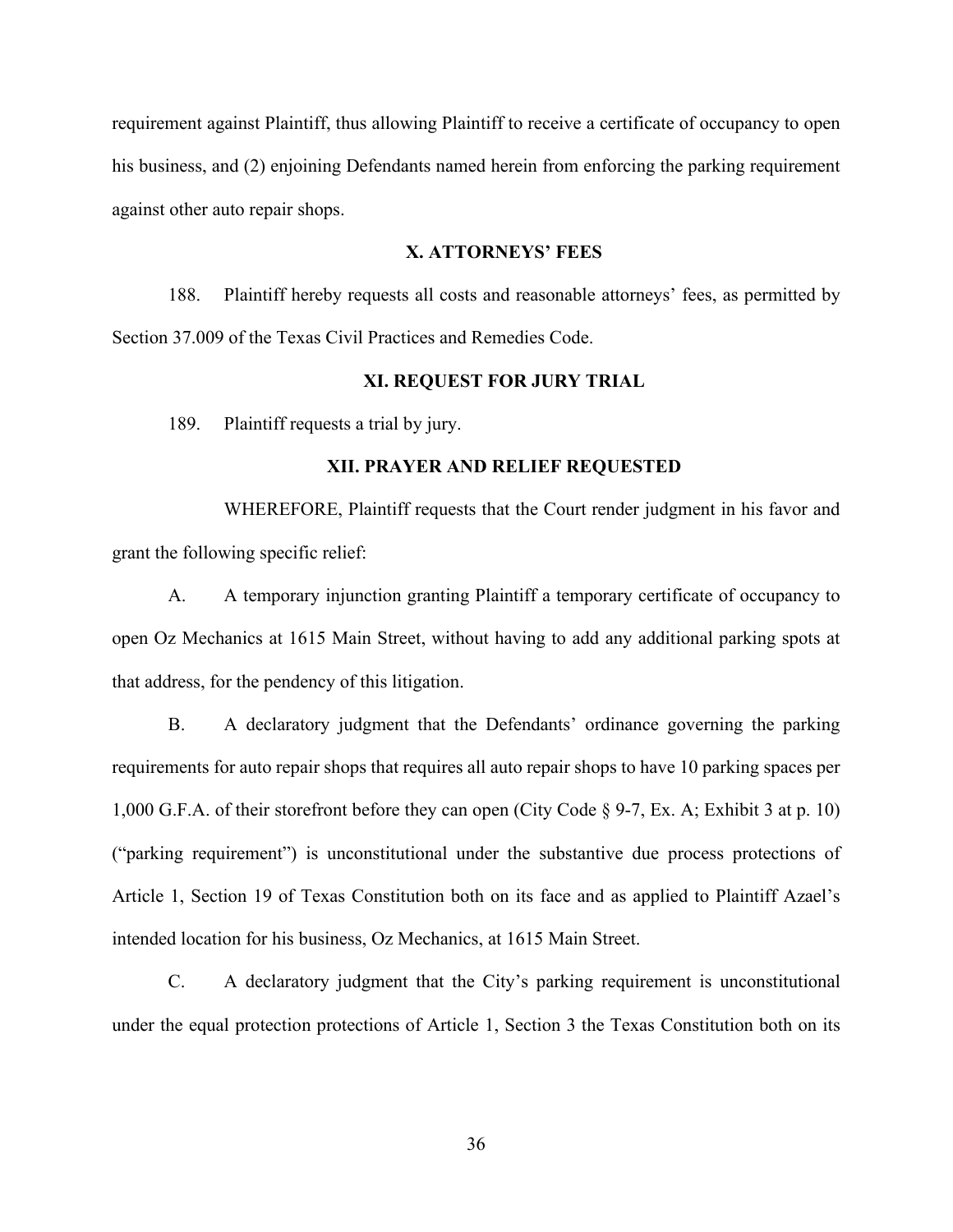face and as applied to Plaintiff Azael's intended location for his business, Oz Mechanics, at 1615 Main Street.

D. A declaratory judgment that the City violated Plaintiff Azael's procedural due process rights under Article 1, Section 19 of the Texas Constitution by failing to give him notice and opportunity to be heard on his application for a variance and grandfathering.

E. A permanent injunction granting Plaintiff a certificate of occupancy to open Oz Mechanics at 1615 Main Street, without adding any additional parking spots to that address.

F. An award of \$1 in nominal damages for Plaintiff for each violation of his constitutional rights;

G. An award of reasonable attorneys' fees and costs; and

H. All other legal and equitable relief to which Plaintiff may be entitled.

## **OR, IN THE ALTERNATIVE**

I. Mandamus relief forcing the Defendant (1) to accept Plaintiff's application for a variance and grandfathering that he submitted to Defendants on Oct. 18, 2021, and (2) to decide the application in a swift and timely fashion, and (3) to provide its decision in writing.

J. If, after the Court grants the mandamus relief request outlined in I above, the City denies the variance application, then Plaintiff requests the relief outlined in A to H of the Demand for Relief above.

\*\*\*\*

K. In sum, Plaintiff requests "monetary relief of \$250,000 or less and non-monetary relief." *See* Texas Civ. R. of Proc. 47(c)(2). In addition, Plaintiff's requested nominal damages and attorney fees are within the jurisdictional limits of the Court. *See id.*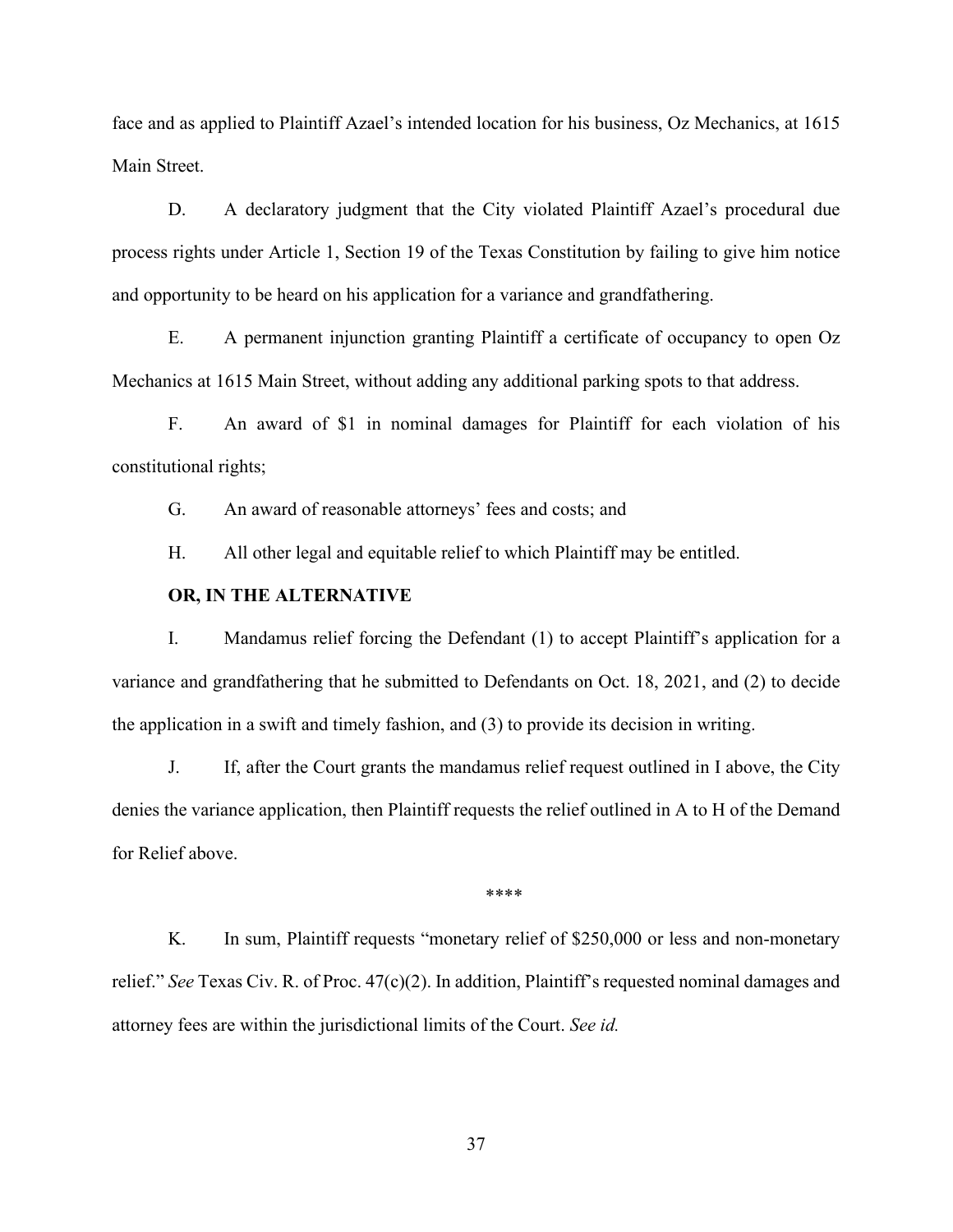RESPECTFULLY SUBMITTED this 8th day of December 2021.

Erica Smith (NY Bar No. 4963377)\* Diana Simpson (CO Bar No. 43591)\* INSTITUTE FOR JUSTICE 901 North Glebe Road, Suite 900 Arlington, VA 22203 Phone: (703) 682-9320 Fax: (703) 682-9321 esmith $(a)$ ij.org diana.simpson@ij.org

### */s/ Victoria Clark*

Victoria Clark (TX Bar No. 24109731) INSTITUTE FOR JUSTICE 816 Congress Avenue, Suite 960 Austin, TX 78701 Tel.: (512) 480-5936 Fax: (512) 480-5937 tclark@ij.org

 *Lead Attorneys for Plaintiff* \*Motion for admission *pro hac vice* forthcoming

 Charles McFarland (TX Bar No. 00794269) Marie Harlan (TX Bar No. 24085953) McFarland PLLC 811 Louisiana St., Suite 2520 Houston, TX 77002 Tel 713.325.9700 Fax 844.270.5032 cmcfarland@mcfarlandpllc.com mharlan@mcfarlandpllc.com

 *Local counsel for Plaintiff*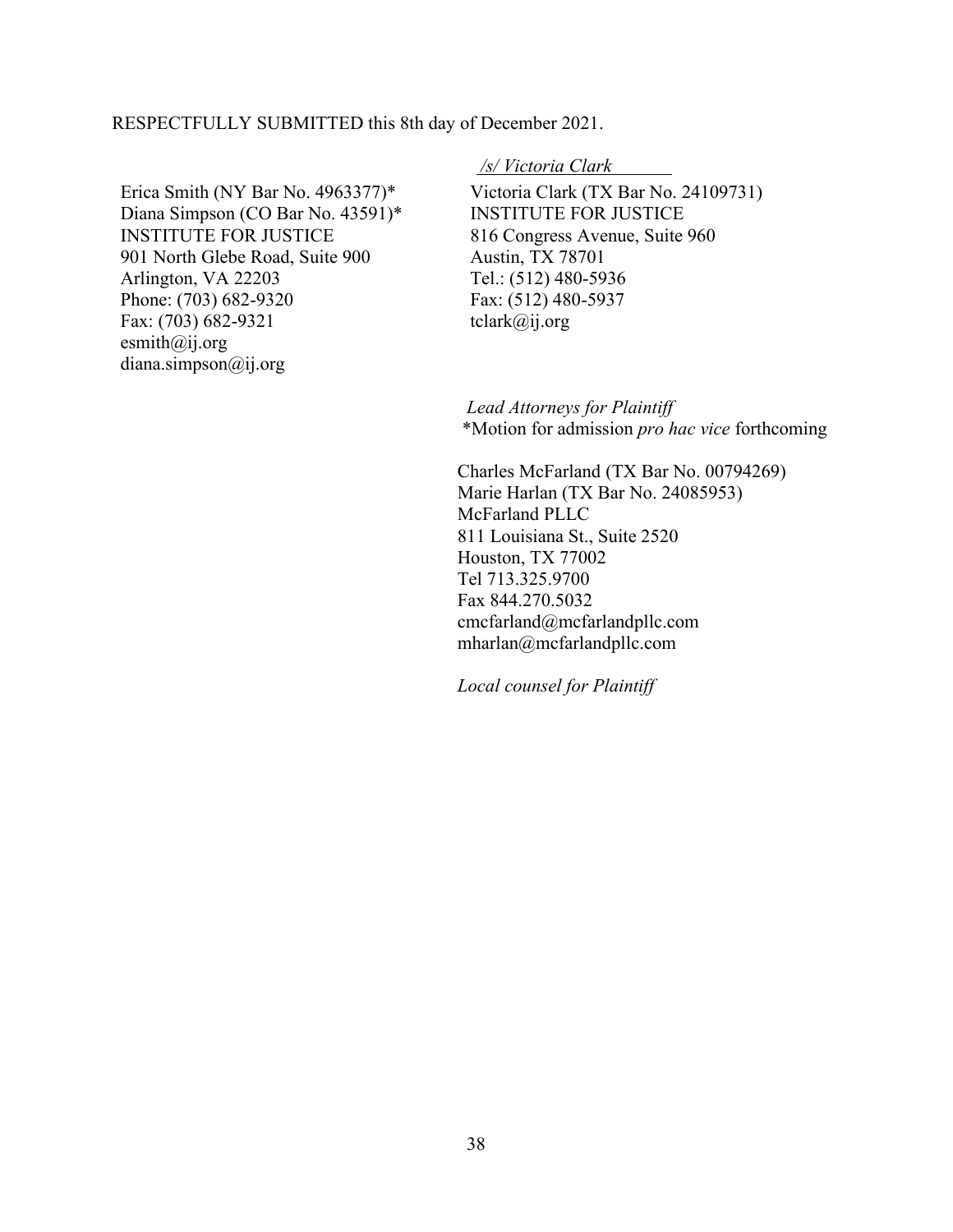## AZAEL SEPULVEDA,

## *Pluintijj;*

V.

CITY OF PASADENA, TEXAS: JEFF WAGNER, in his official capacity as City Mayor; DEANNA SCHMIDT, in her official capacity as director of the City Planning Department; ORNALDO YBARRA, in his official capacity as City Council member; BIANCA VALERIO. in her official capacity as City Council member: PAT VAN HOUTE, in her official capacity as City Council member; DON HARRISON, in his official capacity as City Council member; JONATHAN ESTRADA, in his official capacity as City Council member; PHIL CAYTEN, in his official capacity as City Council member; CARY BASS, in his official capacity as City Council member: THOMAS SCHOENBEIN, in his official capacity as City Council member; JAMES GUTHRIE, in his official capacity as City Planning and Zoning Commission member: MARY A KLUSMAN, in her official capacity as City Planning and Zoning Commission member: MARK BENOIT, in his official capacity as City Planning and Zoning Commission member; BILL BEZDEK, in his official capac ity as City Planning and Zoning Commission member: DOLAN DOW, in his official capacity as City Planning and Zoning Commission member: LETICIA GARCIA, in her official capacity as City Planning and Zoning Commission member: BUDDY LAND, in his official capacity as City Planning and Zoning Commission member: MICHELLE PARTIN, in her official capacity as City Planning and Zoning Commission member: AND MICHELE JANNISE. in her official capacity as the head of the City Permit Department,

### IN THE DISTRICT COURT OF

HARRIS COUNTY, TEXAS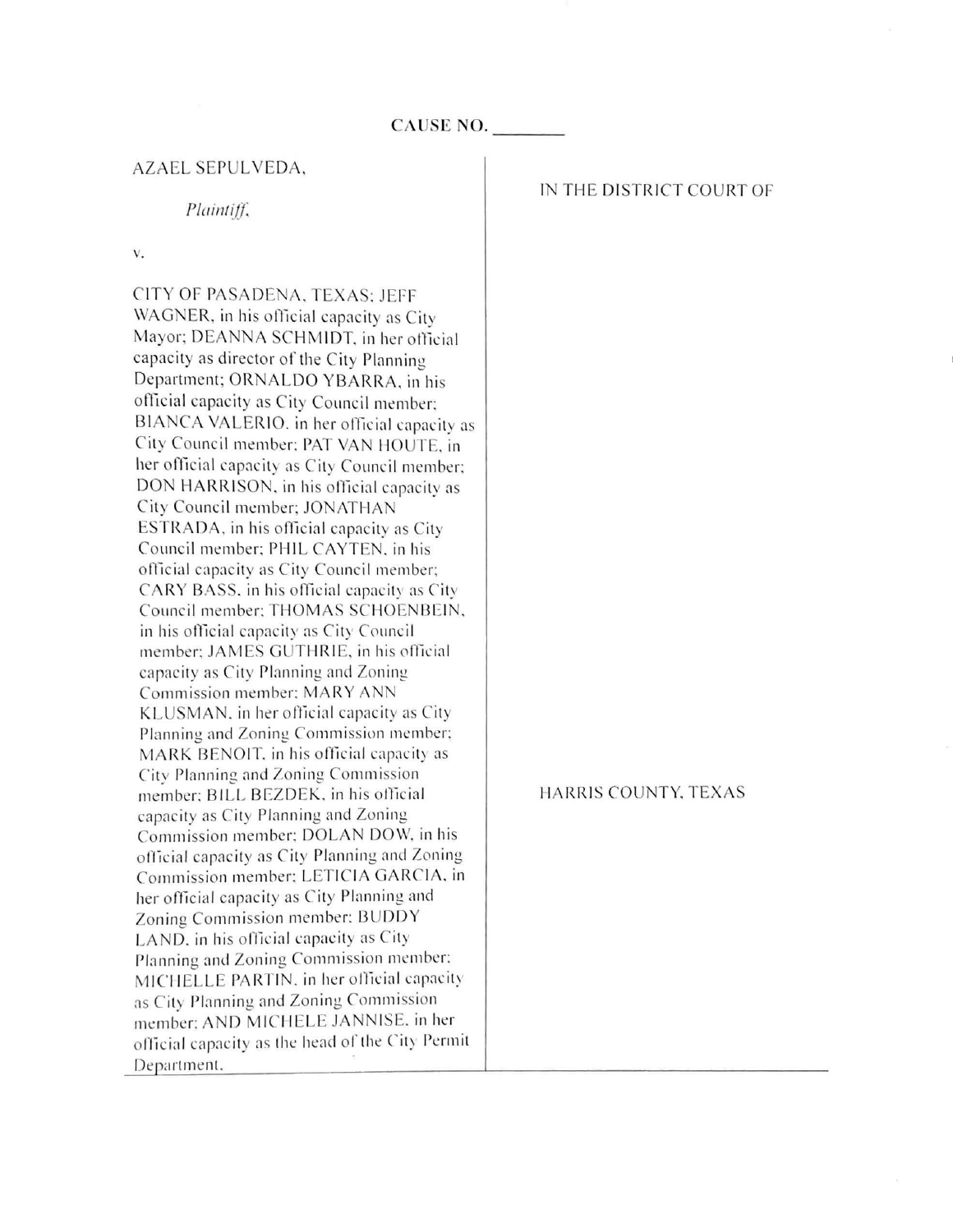..!

## JUDICIAL DISTRICT

## **DECLARATION OF AZAEL SEPULVEDA**

My name is Azael Sepulveda, my date of birth is June 24, 1987, and my address is 3114 Earl Street. Pasadena, Texas 77503. I declare under penalty of perjury that the following paragraphs in the document. "Plaintiff's Verified Original Petition and Application for Temporary Injunction. Injunctive Relief, and Declaratory Relief and in the Alternative. Request for Writ of Mandamus," are true and correct according to my personal knowledge:

- Paragraphs 2-11;
- Paragraph 19:
- Paragraphs 41-56;
- Paragraphs 60-82;
- Paragraphs 87-88;
- Paragraphs 91-99:
- Paragraphs  $102-133$ .

In addition. I declare under penalty of perjury that I personally collected and tabulated the parking data found in Exhibit 2 filed with the petition.

Executed in Harris County, State of Texas, on the 8<sup>th</sup> day of December, 2021.

Azael Se**p**